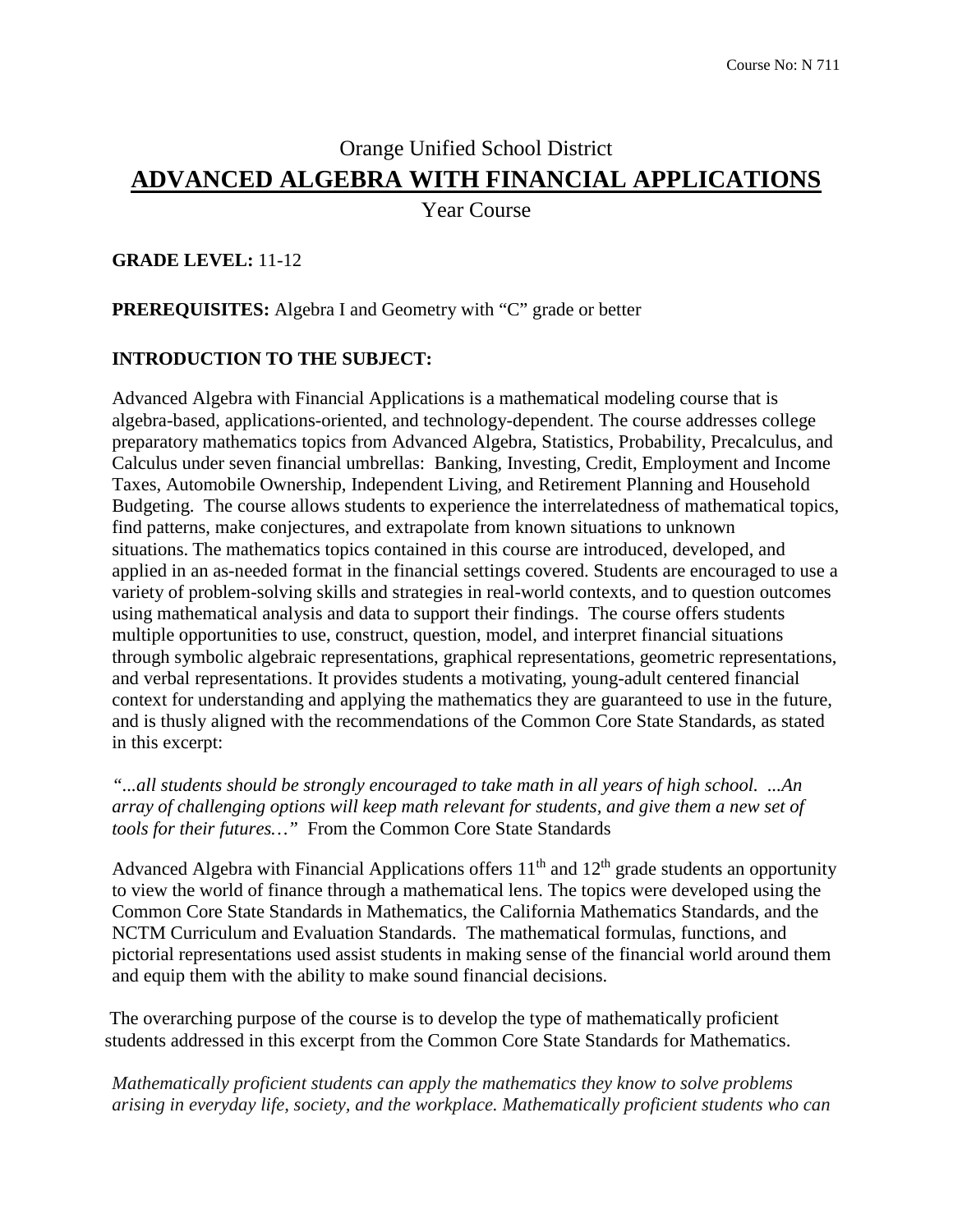*apply what they know are comfortable making assumptions and approximations to simplify a complicated situation, realizing that these may need revision later. They are able to identify important quantities in a practical situation and map their relationships using such tools as diagrams, two-way tables, graphs, flowcharts and formulas. They can analyze those relationships mathematically to draw conclusions. They routinely interpret their mathematical results in the context of the situation and reflect on whether the results make sense, possibly improving the model if it has not served its purpose*.

Advanced Algebra with Financial Applications builds strength in reasoning and number sense, because the real-world applications demand that solutions make sense. Through contextual problem solving and the mathematical modeling of real situations, the course gives the students the motivation to persevere through routine and non-routine problems, and as a result, develop strength and confidence in their mathematics ability.

# **COURSE OUTLINE:**

## **Unit 1: Banking Services**

In this unit, students use exponential functions to compute compound interest and compare it to simple interest. They derive formulas and use iteration to compute compound interest. They apply their findings to short-term, long-term, single deposit and periodic deposit accounts.

### **Mathematics Topics**

- Derivation of the compound interest formula
- Exponential functions
- Computations based on iterative processes
- Limits of polynomial functions, rational functions, and sequences
- Natural logarithm as the inverse of the exponential function
- Exponential growth and decay
- Solving exponential equations
- Using inductive reasoning

### **Mathematics Learning Goals**

- Students will use the simple interest formula  $I = PRT$  and using inverse operations to solve for all four variables.
- Students will use iteration to show how compounding pays "interest on your interest."
- Students will derive the compound interest formula  $B=(1+\frac{r}{2})^{nt}$ *n*  $B = (1 + \frac{r}{r})^{nt}$  by using patterns and

inductive reasoning.

- Students will compute compound interest with and without the formula.
- Students will apply and interpret the limit notation  $\lim_{x \to a} f(x) = b$ .

$$
\lim_{x \to a} s
$$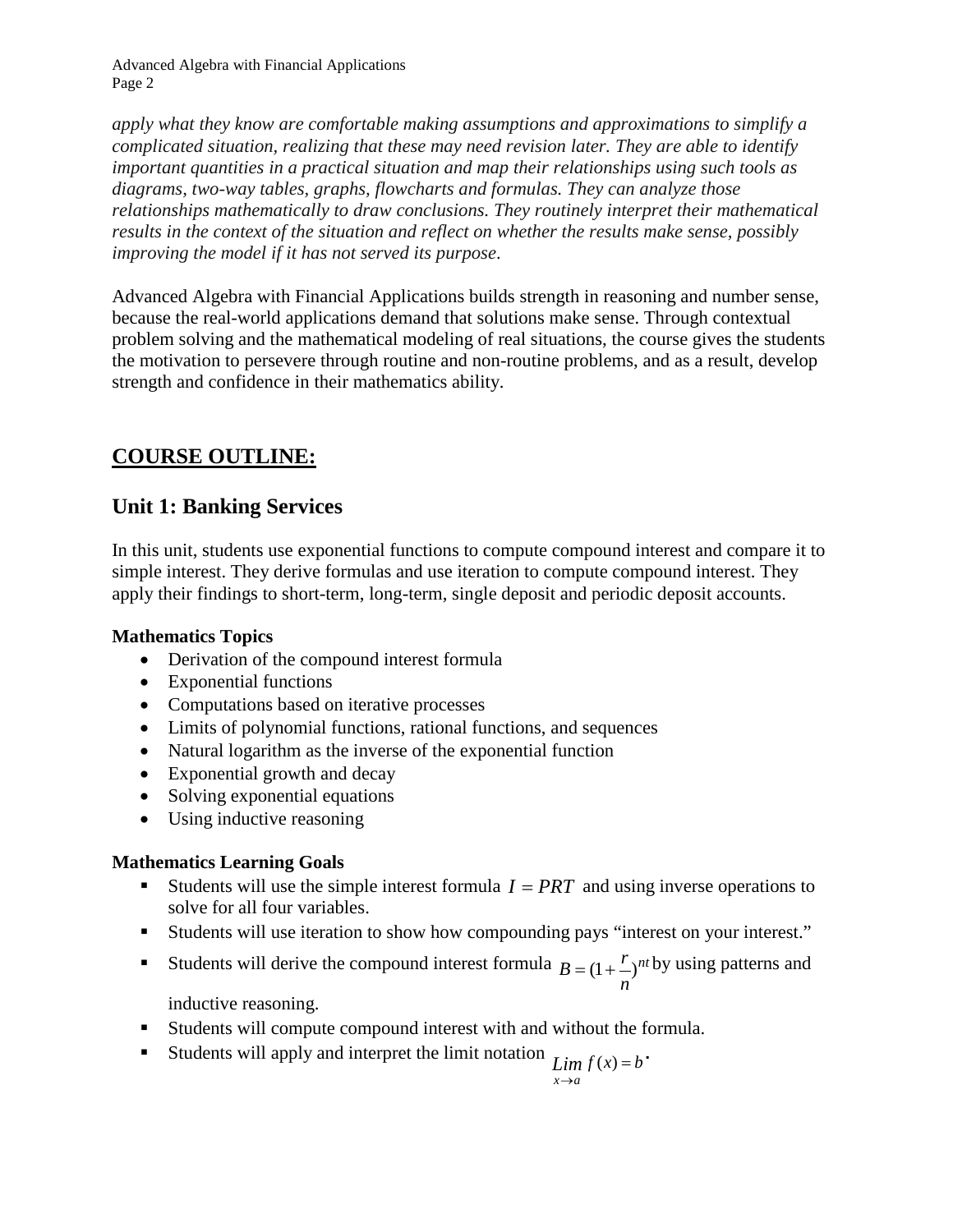- Students will model an infinite series and finding a finite sum for an infinite series with common ratio ½.
- Students will compute limits of polynomial functions as  $x \to \infty$ .
- Students will approximate the natural base *e* by examining the sequence  $\int$  $\left\{ \right.$  $\mathbf{I}$  $\overline{\mathcal{L}}$  $\left\{\left(1+\frac{1}{x}\right)\right\}$  $\left(1+\frac{1}{x}\right)^{x}$  $1 + \frac{1}{x}$ for

increasing values of x.

.

- Students will inductively derive the natural base *e* using .  $\lim_{x\to\infty} \left(1+\frac{1}{x}\right)$  $\Bigg(1+$  $\lim_{x \to \infty} \left(1 + \frac{1}{x}\right)$
- Students will apply the natural base *e* in the continuous compounding formula  $B = Pe^{rt}$

*x*

- Students will be able to identify  $y = ax^b$  as exponential decay when  $x < 1$ .
- Students will be able to identify  $y = ax^b$  as exponential growth when  $x > 1$ .
- Students will model a geometric series of the type  $\sum$  $\sum^{n-1} a x^b$ . = 0 *b*
- Students will graph exponential functions of the type  $y = ax^b$ .
- Students will analyze rational function behavior and limits of the form  $cx^m \pm d$  $ax^n \pm b$ *m n*  $\lim_{x\to\infty} \frac{dx}{cx^m}$ ± →∞

where  $n = m$ ,  $n > m$ , and  $n < m$ .

- Students will compute Annual Percentage Yield (APY) where  $APY = \left(1 + \frac{r}{n}\right)^n 1$ J  $=\left(1+\frac{r}{r}\right)^n$  $APY = \left(1 + \frac{r}{n}\right)^n - 1$ , given the Annual Percentage Rate (APR).
- Students will use the compound interest formula to derive the present value of a single deposit investment formula

$$
P = \frac{B}{\left(1 + \frac{r}{n}\right)^{nt}}
$$

 Students will use the compound interest formula to derive the present value of a periodic deposit investment formula  $\left(1+\frac{r}{n}\right)^{n}$  -1  $\left(1+\right)$  $\overline{\phantom{a}}$ J  $\left(\frac{r}{-}\right)$  $\overline{\mathcal{L}}$ ſ  $=\frac{\langle n \rangle}{\langle n \rangle^{nt}}$ *r n*  $B\left(\frac{r}{r}\right)$ *P*

*n* Students will use the future value of a periodic deposit investment formula

 $\setminus$ 

$$
B = \frac{P\left(\left(1 + \frac{r}{n}\right)^{nt} - 1\right)}{\left(\frac{r}{n}\right)}
$$

Students will adapt the algebra from banking formulas for input into a spreadsheet.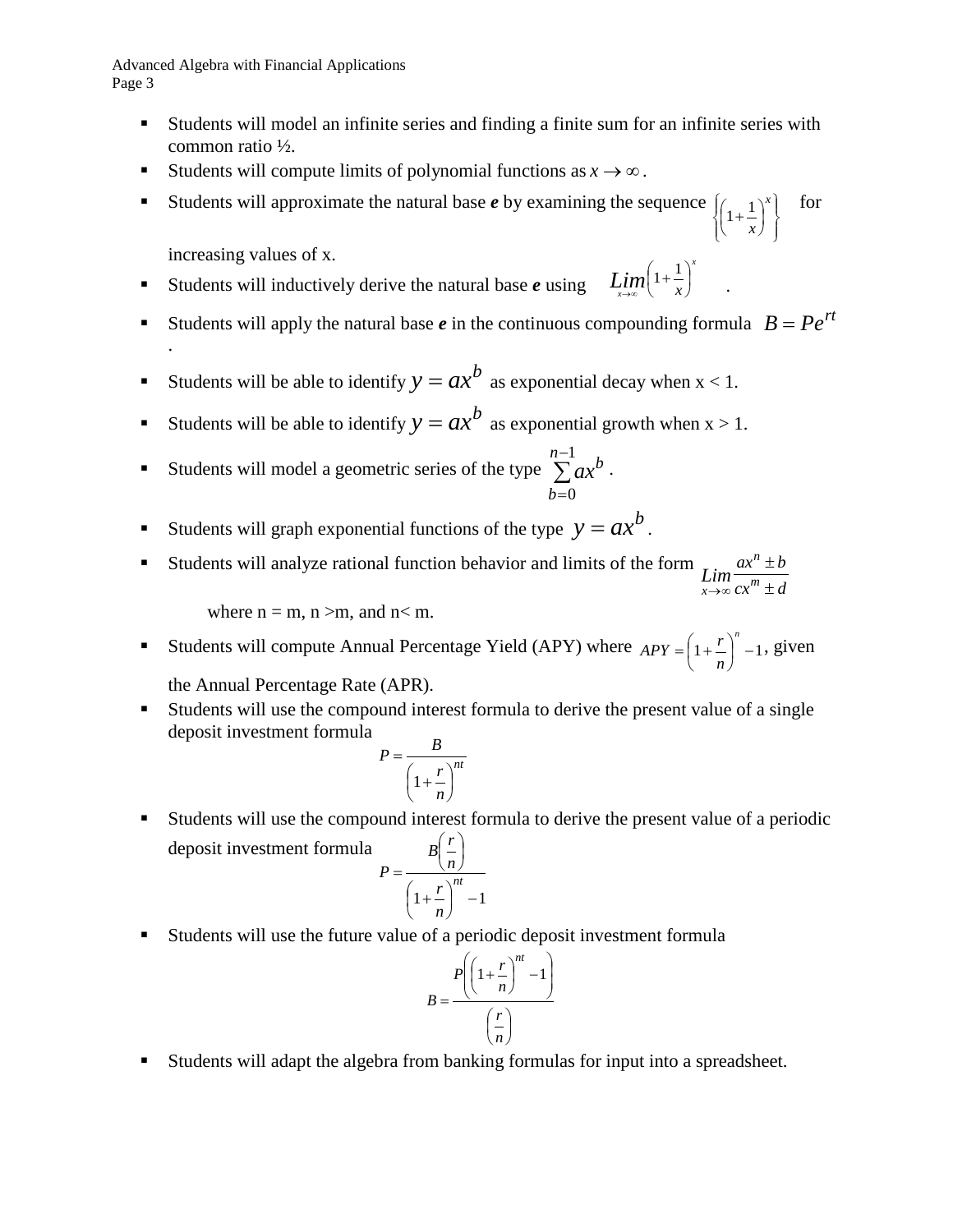## **Unit 2: Investing**

Students are introduced to basic business organization terminology in order to read, interpret, chart and algebraically model stock ownership and transaction data. Statistical analysis plays a very important role in the modeling of a business. Using linear, quadratic, and regression equations in that process assists students in getting a complete picture of supply, demand, expense, revenue, and profit as they model the production of a new product.

#### **Mathematics Topics**

- Algebraic ratios and proportions
- Algebraic representations of percent increase and decrease
- Pictorial representations of data
- Scatterplots
- Operations with functions
- Function domains
- Function evaluation
- Linear and quadratic functions to model situations
- Rational functions
- Systems of equations (linear/linear and linear/quadratic)
- Systems of inequalities
- Regression equations
- Extrapolation and interpolation
- Pearson Product-Moment Correlation Coefficient
- Axis of symmetry, roots, intercepts and concavity of parabolas
- Quadratic formula
- Absolute and relative extrema
- Explanatory, response, and lurking variables
- Causation vs. correlation for bivariate data
- Transitive Property of Dependence
- Zero Net Difference

#### **Mathematical Learning Goals**

- Students will construct, use, and interpret algebraic ratios and proportions.
- Given ratios of the form  $r_1 : r_2 : ... : r_{n-1} : r_n$  and a total T, students will write and solve the equation  $r_1x + r_2x + ... + r_{n-1}x + r_nx = T$  and determine the amount associated with each ratio.
- Students will determine, use, and interpret percent increase/decrease of monetary amounts.
- Students will determine, use, and interpret percent net change of monetary amounts.
- Students will constructing and interpret pictorial representations of data.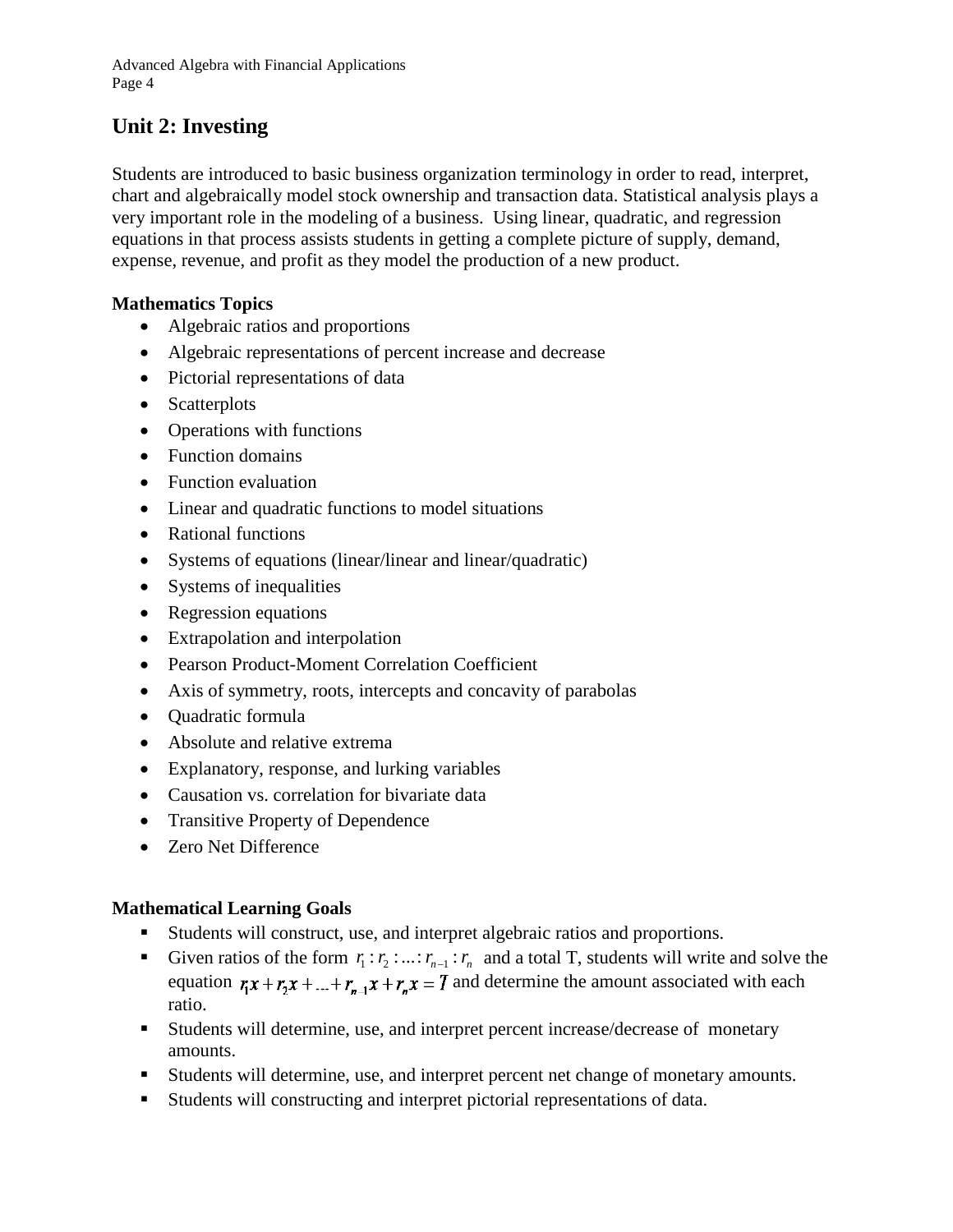- Given a set of *n* data points,, students will calculate and interpret  $d$ -day simple moving averages by applying the Arithmetic Average Formula and the Subtraction/Addition Method.
- In any  $a$ -for-b stock split, where P represent the pre-split price per share, students will calculate the post-split price per share using
- In any  $a$ -for-b stock split, where D represent the pre-split number of shares, students will calculate the post-split number of shares using
- Students will calculate the stock yield percentage using the formula , where A represents the annual dividend per share and C represents the current price per share.
- Students will construct and interpret scatterplots .
- Students will identify form, direction, and strength from a scatterplot.
- Students will perform operations with functions.
- Students will evaluate functions and use them to model situations.
- Students will translate verbal situations into algebraic linear functions.
- Students will translate verbal situations into quadratic functions.
- Students will create rational functions of the form *x*  $f(x) = \frac{mx + b}{m}$ .
- Students will translate verbal situations into linear and quadratic inequalities.
- Students will solve linear systems of equations and inequalities such as:



- Students will solve systems of linear equations and inequalities in two variables.
- Students will identify domains for which  $f(x) > g(x)$ ,  $f(x) = g(x)$ , and  $f(x) < g(x)$ .
- Students will find interpret, and graph linear regression equations.
- Students will determine domains for which prediction using a regression line is considered extrapolating or interpolating.
- Students will find and interpret the Pearson Product-Moment Coefficient of Correlation
- Students will find the axis of symmetry  $x = \frac{-b}{2a}$ , vertex  $\left(\frac{-b}{2a}, f\left(\frac{-b}{2a}\right)\right)$ J  $\left(\frac{-b}{a}, f\left(\frac{-b}{b}\right)\right)$  $\left(\frac{-b}{2a}, f\left(\frac{-b}{2a}\right)\right)$  $-b \int_{-c}$  –  $\frac{-b}{2a}$ ,  $f\left(\frac{-b}{2a}\right)$ , roots, and the

concavity of parabolic curves.

**5** Students will use the quadratic formula if 
$$
ax^2 + bx + c = 0
$$
 then  $x = \frac{-b}{2a} \pm \frac{\sqrt{b^2 - 4ac}}{2a}$ .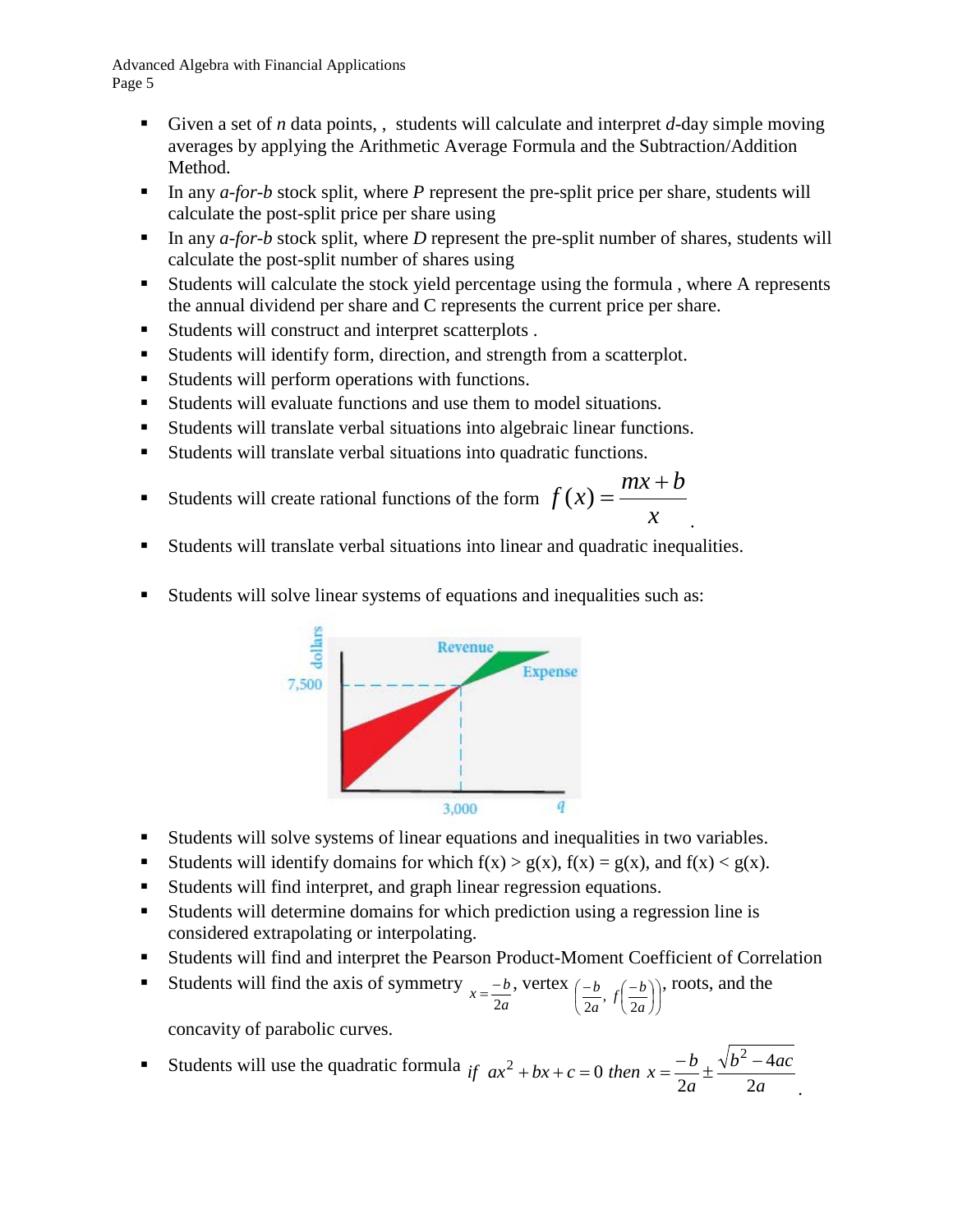- Students will find and interpret quadratic regression equations.
- Students will solve linear-quadratic systems of equations and inequalities such as:



- Students will find absolute and relative extrema.
- Students will delineate Causation vs. correlation for bivariate data.
- Students will identify explanatory and response variables.
- Students will identify and diagram lurking variables.
- Students will use the transitive property of dependence.
- Students will determine the zero net difference.
- Students will write algebraic formulas for use in spreadsheets.
- Students will use, interpret and evaluate rational expressions.
- Students will use, interpret and evaluate algebraic fractions, ratios, and proportions.

## **Unit 3: Employment and Income Taxes**

Many Internal Revenue Service and Social Security Administration regulations can be modeled by using linear and polygonal functions that have different slopes over different domains. Lineby-line instructions for IRS forms can also be algebraically symbolized.

#### **Mathematics Topics**

- Point-slope form of linear equations
- Jump discontinuities
- Continuous functions with cusps
- Slope
- Compound inequality notation
- Piecewise functions
- Interval notation
- Percent increase and decrease
- Data analysis
- Algebraic modeling

#### **Mathematics Learning Goals**

Students will identify continuous and discontinuous functions by their graphs.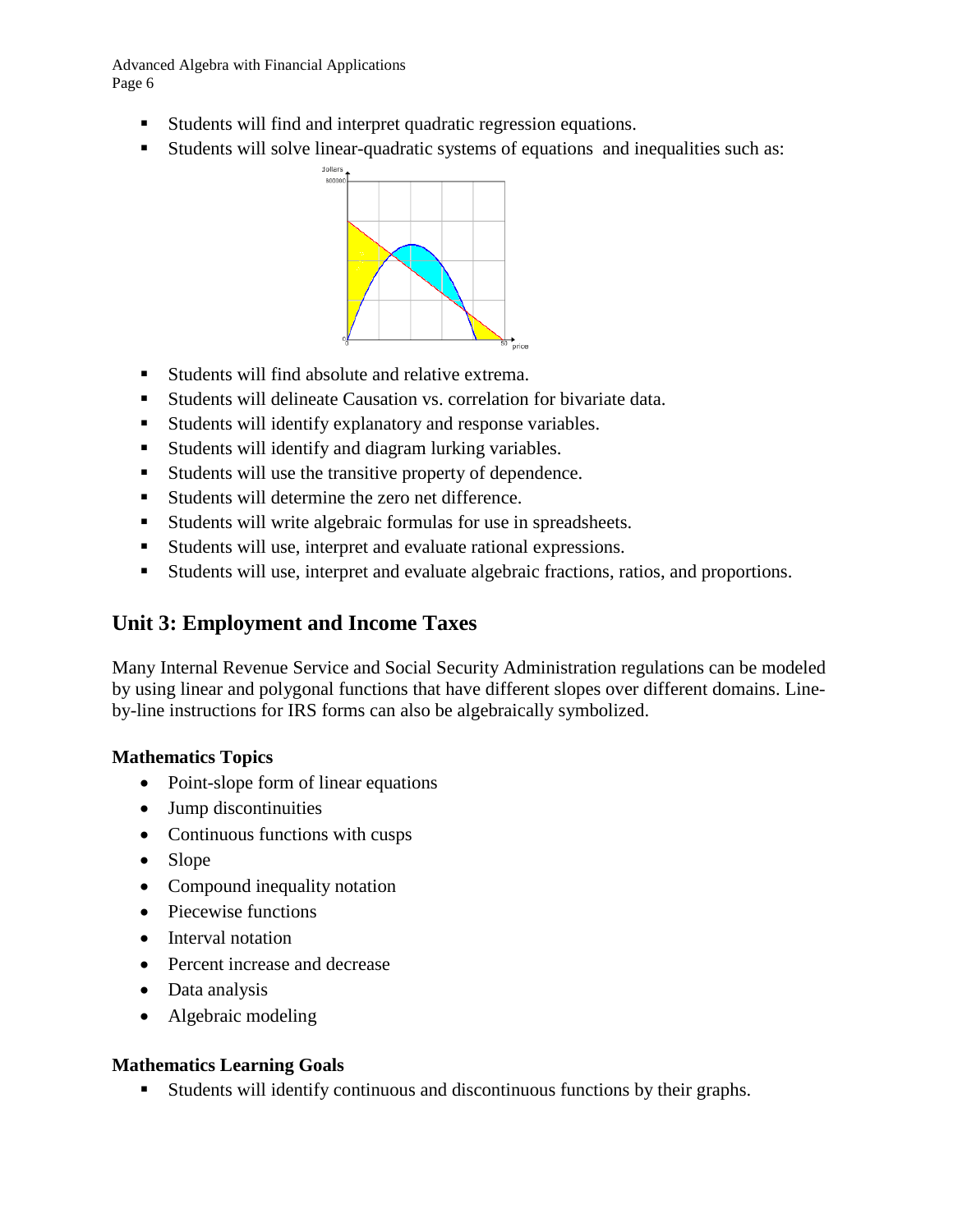- Students will interpret jump discontinuities.
- Students will determine and interpret domains of piecewise functions of the forms

0.20x when  $0 \le x < 750$  $c(x) = \begin{cases} 0.22x \text{ when } 750 \le x \le 1,000 \\ 0.25x \text{ when } x > 1,000 \end{cases}$  $r(x) = \begin{cases} 29.95 \text{ if } x \text{ is an integer and } x \le 2 \\ 29.95 + 14(x - 2) \text{ if } x \text{ is an integer and } x > 2 \end{cases}$ 

Students will graph exponential pay schedules such as



. Students will graph piecewise functions with cusps such as



Students will compute measures of central tendency and rational functions such as

$$
a(x) = \frac{40r + 1.5tr}{t + r}.
$$

- Students will use geometric sequences such as  $a_n = xr^n$  with common ratio r.
- Students will express percent increases and decreases as rational functions.
- Introducing point-slope form  $y y_1 = m(x x_1)$  and converting it to slope-intercept form  $y = mx + b$ .
- Students will graph continuous polygonal functions with multiple slopes and cusps.



- Students will translate verbal expressions into literal rational, exponential, and linear equations.
- Students will express domains using compound inequality notation of the form  $t \geq t_1$  *and*  $t < t_2$ .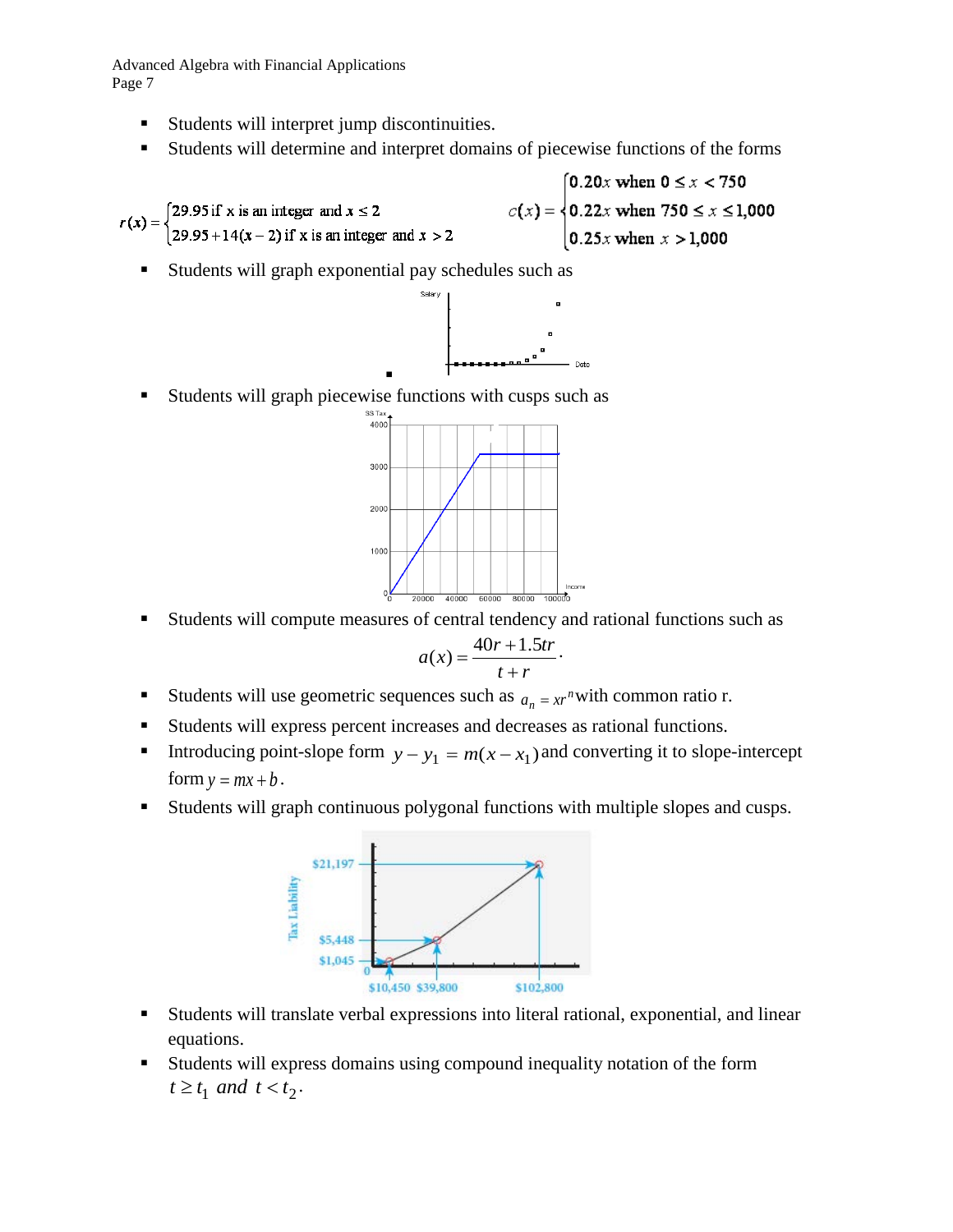- Students will express domains using compound inequality notation of the form  $t > t_1$  and  $t \le t_2$ , interval notation of the form  $t_1 < x \le t_2$ , and tax schedule notation of the form "over  $t_1$  but not over  $t_2$ ."
- Students will model a tax bracket, given a compound inequality statement, and model a tax bracket to determine the tax using a linear equation of the form.  $y = a + p(x - t_1)$ where y is the tax, a is the base tax, p is the tax percentage expressed as a decimal,  $(t_1$  is the lower boundary of the domain, and x is the taxable income).
- Students will convert point-slope form to slope-intercept form of a linear equation.
- Students will write equations in point-slope form.
- Students will model algebraically a tax schedule of the form:

| If your taxable<br>income is: | The tax is:               |                    |                             |
|-------------------------------|---------------------------|--------------------|-----------------------------|
| $Over-$                       | <b>But not</b><br>$over-$ |                    | of the<br>amount<br>$over-$ |
| \$0                           | \$16,050                  | . 10%              | \$0                         |
| 16,050                        | 65.100                    | $$1,605.00 + 15\%$ | 16,050                      |
| 65,100                        | 131,450                   | $8,962.50 + 25%$   | 65,100                      |
| 131,450                       | 200,300                   | $25,550.00 + 28%$  | 131,450                     |
| 200,300                       | 357,700                   | 44,828.00 + 33%    | 200,300                     |
| 357,700                       |                           | $96,770.00 + 35\%$ | 357,700                     |

Students will create and interpret piecewise functions of the form

| 0.10x                                                       | $0 < x \le 16,050$         |
|-------------------------------------------------------------|----------------------------|
| $1,605 + 0.15(x - 16,050)$                                  | $1,605 < x \le 65,100$     |
| $8,962.50 + 0.25(x - 65,100)$<br>25,550 + 0.28(x - 123,700) | $65,100 < x \leq 131,450$  |
|                                                             | $131,450 < x \le 200,300$  |
| $44,828 + 0.33(x - 200,300)$                                | $200,300 < x \leq 357,700$ |
| $96,770 + 0.35(x - 357,700)$                                | x > 357,700                |

where  $f(x)$  represents the tax liability function for taxpayers using a given tax schedule with taxable incomes on a given domain

Students will graph piecewise functions of the form

$$
f(x) = \begin{cases} y = 0.10x & 0 < x \le 16,050 \\ y = 0.15x - 802.5 & 16,050 < x \le 65,400 \\ y = 0.25x - 7,312.5 & 65,100 < x \le 131,450 \end{cases}
$$

- Students will determine the cusps of piecewise functions from the function notation.
- Students will interpret the graphs, slopes, and cusps of continuous polygonal functions with multiple slopes and cusps.
- Students will adapt all algebraic formulas in the unit for use in spreadsheets.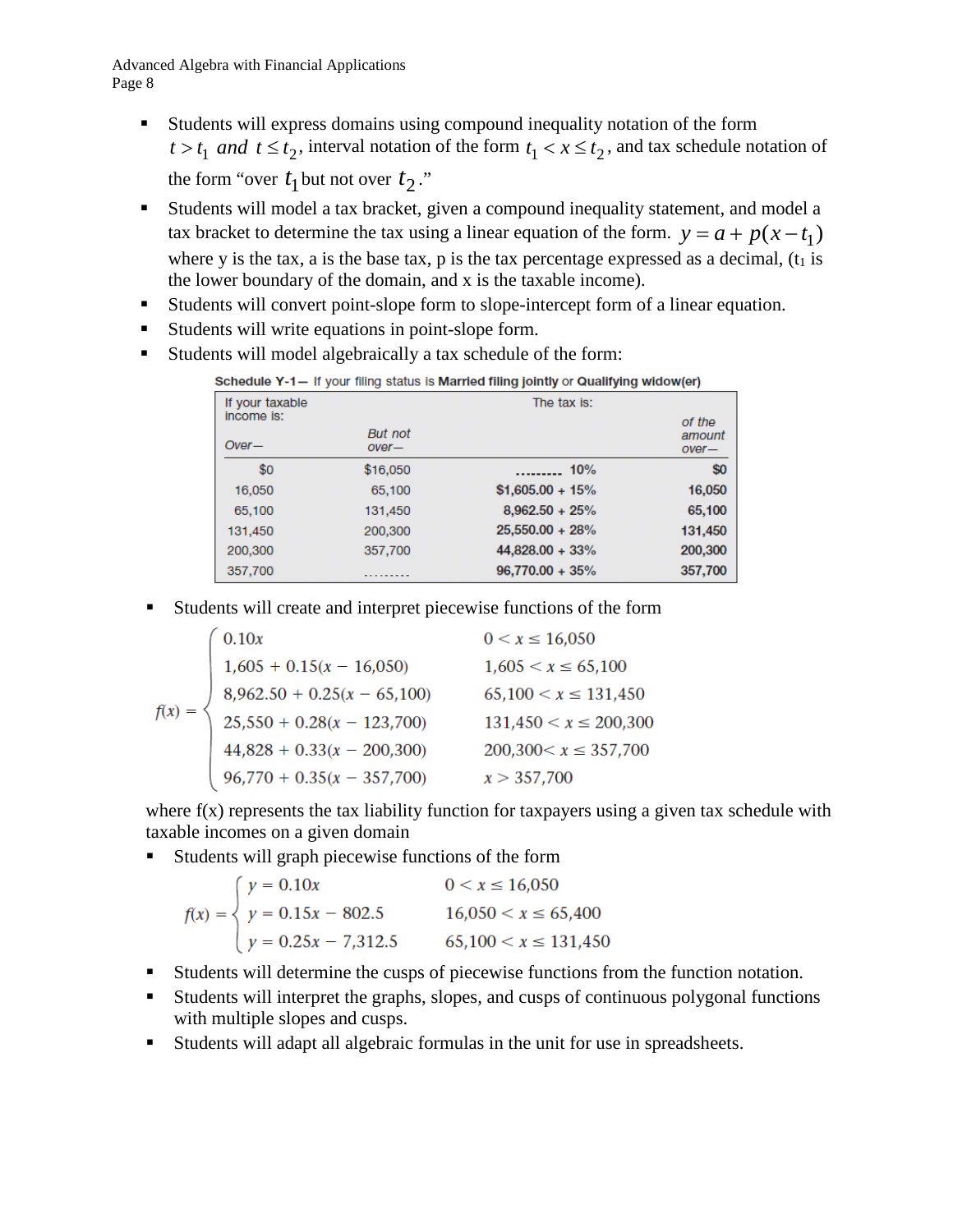## **Unit 4: Automobile Ownership**

Various functions, their graphs, and data analysis can be instrumental in the responsible purchase and operation of an automobile.

#### **Mathematics Topics**

- Exponential/linear systems of equations
- Irrational functions
- Quadratic functions
- Arc length
- Piecewise functions
- Graphs of piecewise functions
- Systems of linear equations
- Frequency distributions
- Stem-and leaf plots
- Modified box-and-whisker plots
- Measures of dispersion
- Quartiles
- Interquartile range
- Outliers of a frequency distribution

### **Mathematics Learning Goals**

- Students will model exponential depreciation as  $y = Px^b$  where P is the purchase price and  $x < 1$ , and compare the depreciation to an increasing linear expense function.
- Students will transform raw data into a frequency distribution.
- Students will create and interpret stem and leaf plots and side-by-side steam plots such as

$$
\begin{array}{r|l|l}981111 & 87 & 122 \\ \hline & 32 & 88 & 2467 \\ \hline & 754 & 89 & 13 \\ \hline & 766665 & 90 & 2777 \end{array}
$$

Students will create and interpret side-by-side, modified box and whisker plots as shown:



- Students will compute measures of dispersion  $R = x_H x_L$  and  $IQR = Q_3 Q_1$ .
- Students will compute  $Q_1$ ,  $Q_2$ ,  $Q_3$ , and  $Q_4$  manually and with the graphing calculator.
- Students will compute boundaries for outliers using the expressions  $Q_1 1.5(IQR)$  and  $Q_3 + 1.5(IQR)$ .
- Students will compute and interpret percentiles.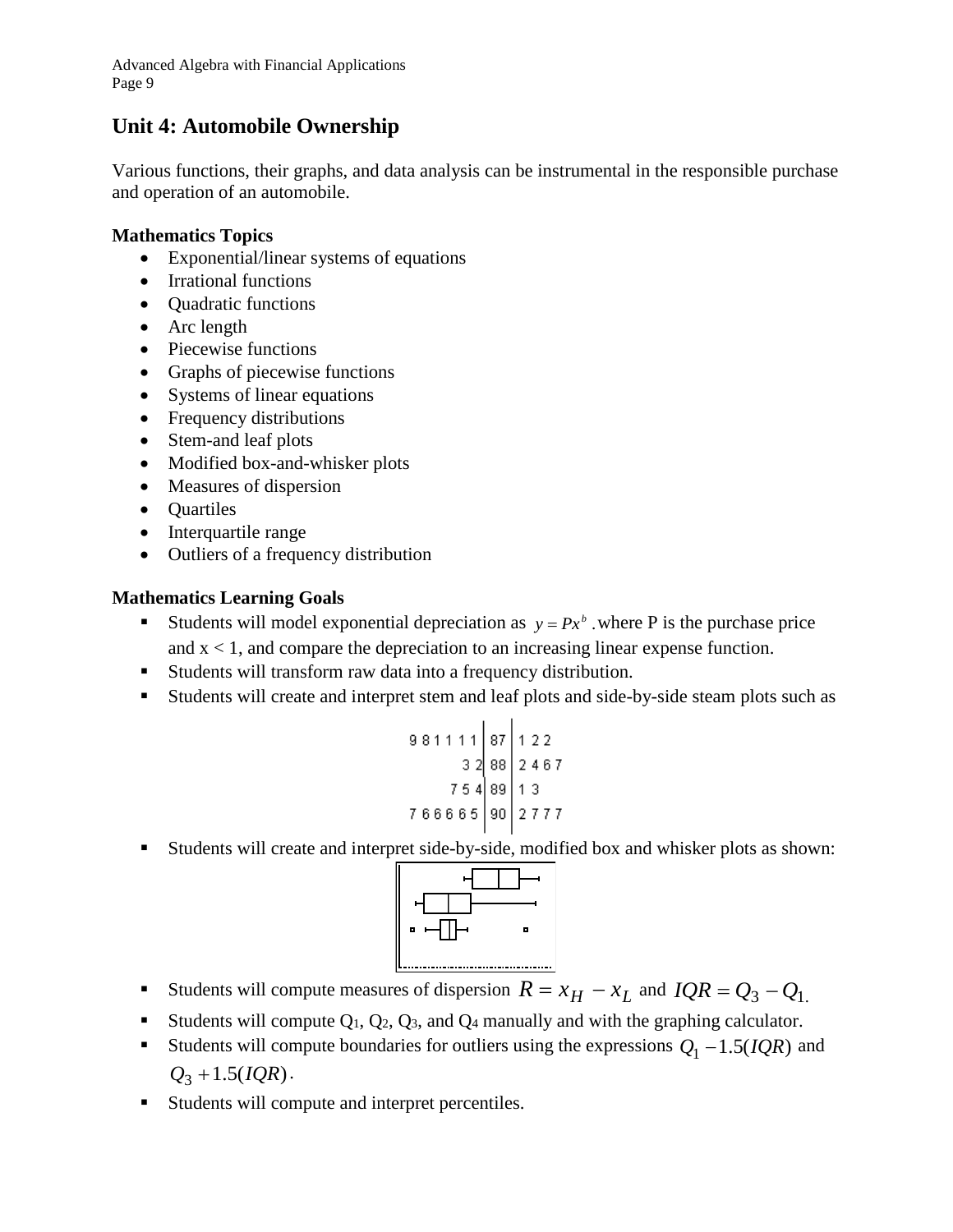- **Students will compute measures of central tendency** *n x x n*  $\sum_{i=1}^{n} x_i$ , median and mode.
- Students will create and interpret piecewise (split) functions of the form

$$
c(x) = \begin{cases} 38 \text{ when } x \le 4 \\ 38 + 6.25(x - 4) \text{ when } x > 4 \end{cases}
$$

- Students will determine the domains of a piecewise function from verbal situations.
- Students will graph piecewise functions using mutually exclusive domains.
- Students will determine the cusp of a piecewise function at a change in slope such as



- Students will use multi-variable square root functions such as the skid length  $S = \sqrt{30Dfn}$ .
- Students will determine the reaction distance using the formula  $RD = 0.75 \left( \frac{5280s}{r^2} \right)$ J  $\left(\frac{5280s}{2}\right)$  $RD = 0.75 \left( \frac{5280s}{60^2} \right)$ .
- Students will compute braking distance using the formula  $BD = 5(.1s)^2$ .
- Students will compute total stopping distance using the formula

$$
TSD = 0.75 \left( \frac{5280s}{60^2} \right) + 5(0.1s)^2
$$

- Students will compute distance, rate and time using *R*  $T = \frac{D}{D}$ *T*  $D = RT, R = \frac{D}{T}$ , and  $T = \frac{D}{T}$ .
- Students will compute miles per gallon and distance using the formula  $D = MPG(G)$ .
- Students will use geometry theorems involving chords intersecting in a circle and radii perpendicular to chords to determine yaw mark arc length.
- **Students will find the radius** 8M 2 <sup>2</sup> *M*  $r = \frac{C^2}{8M} + \frac{M}{2}$  where C is chord length and M is middle ordinate
- Students will compute arc lengths.
- Students will use dilations  $D_k$  to transform formulas between the English Standard and Metric measurement systems.
- Students will adapt all algebraic formulas from the chapter for use in spreadsheets.

## **Unit 5: Consumer Credit**

Becoming familiar with credit terminology and regulations is critical in making wise credit decisions. Credit comes at a price and in this unit students learn how to use mathematics to make wise credit choices that fit their needs, current financial situation, and future goals.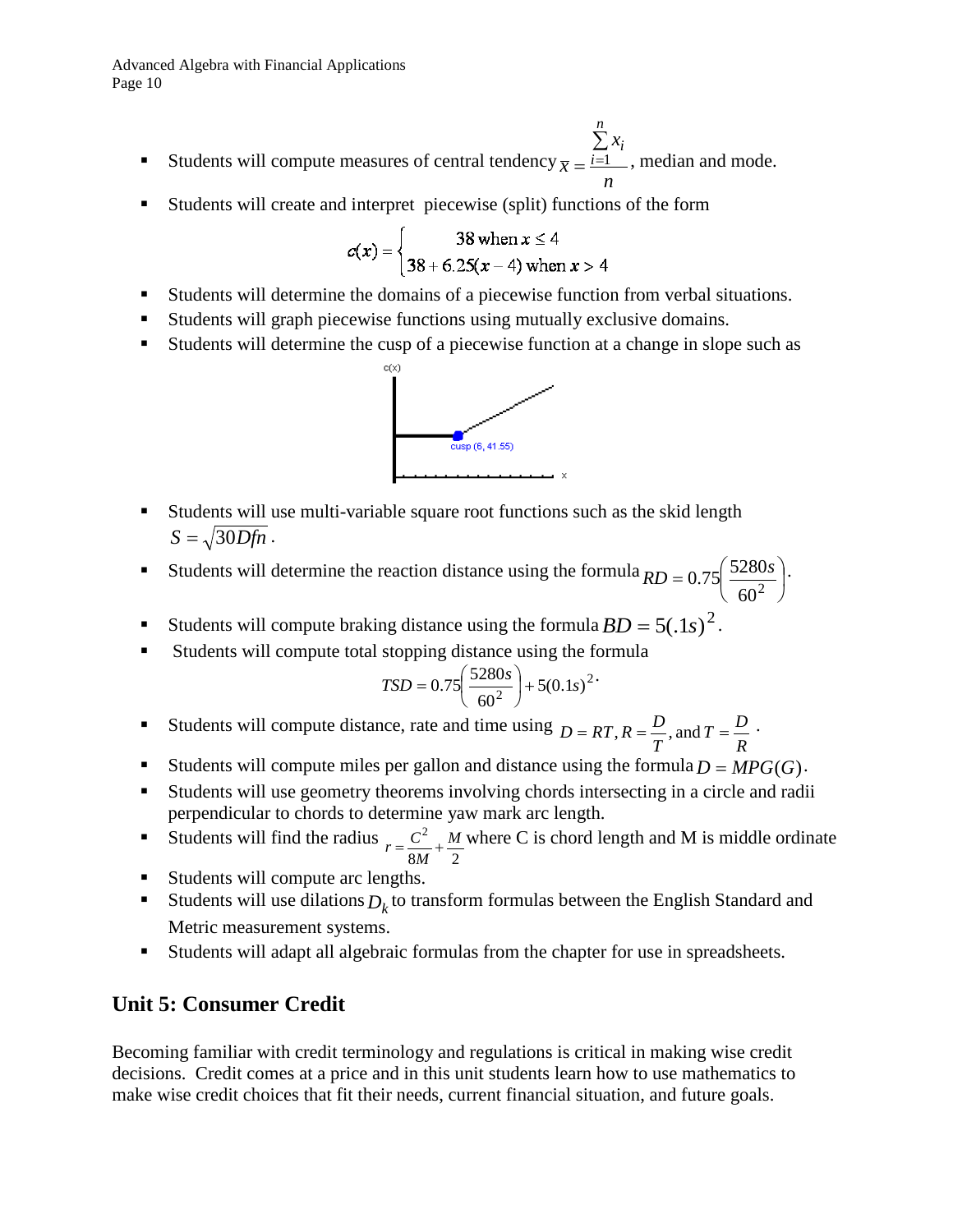#### **Mathematics Topics**

- Algebraic proportions
- Linear, quadratic, cubic, and exponential equations
- Exponential growth and decay
- Regression equations
- Inverse function of an exponential equation
- Logarithms
- Summation notation

#### **Mathematics Learning Goals**

- Students will create, evaluate, interpret and solve algebraic proportions.
- Students will model situations using linear, quadratic, cubic, and exponential equations.
- Students will determine the curve of best fit using linear, quadratic, or cubic regression equations.
- Students will create, use, and interpret exponential growth and decay equations that model given situations.
- Students will apply an exponential equation in the form of the monthly payment formula

*t*

.

$$
M = \frac{P\left(\frac{r}{12}\right)\left(1 + \frac{r}{12}\right)^{12}}{\left(1 + \frac{r}{12}\right)^{12t} - 1}
$$

Students will use the slope-intercept form  $y = Mx + b$  where

$$
M = \frac{P\left(\frac{r}{12}\right)\left(1+\frac{r}{12}\right)^{12t}}{\left(1+\frac{r}{12}\right)^{12t} - 1}
$$

Students will use the formula where  $FC =$  finance charge and  $R =$  retail price

$$
FC = \left[ \frac{P\left(\frac{r}{12}\right)\left(1+\frac{r}{12}\right)^{12t}}{\left(1+\frac{r}{12}\right)^{12t} - 1} \right]x + b - R
$$

- Students will use inverse functions to create the natural logarithm function  $y = \ln x$  as  $y = \log_e x$  and as the inverse of  $y = e^x$ .
- Students will solve for the exponent t in the monthly payment formula

$$
t = \frac{\ln\left(\frac{M}{p}\right) - \left(\ln\left(\frac{M}{p} - \frac{r}{12}\right)\right)}{12\ln\left(1 + \frac{r}{12}\right)}
$$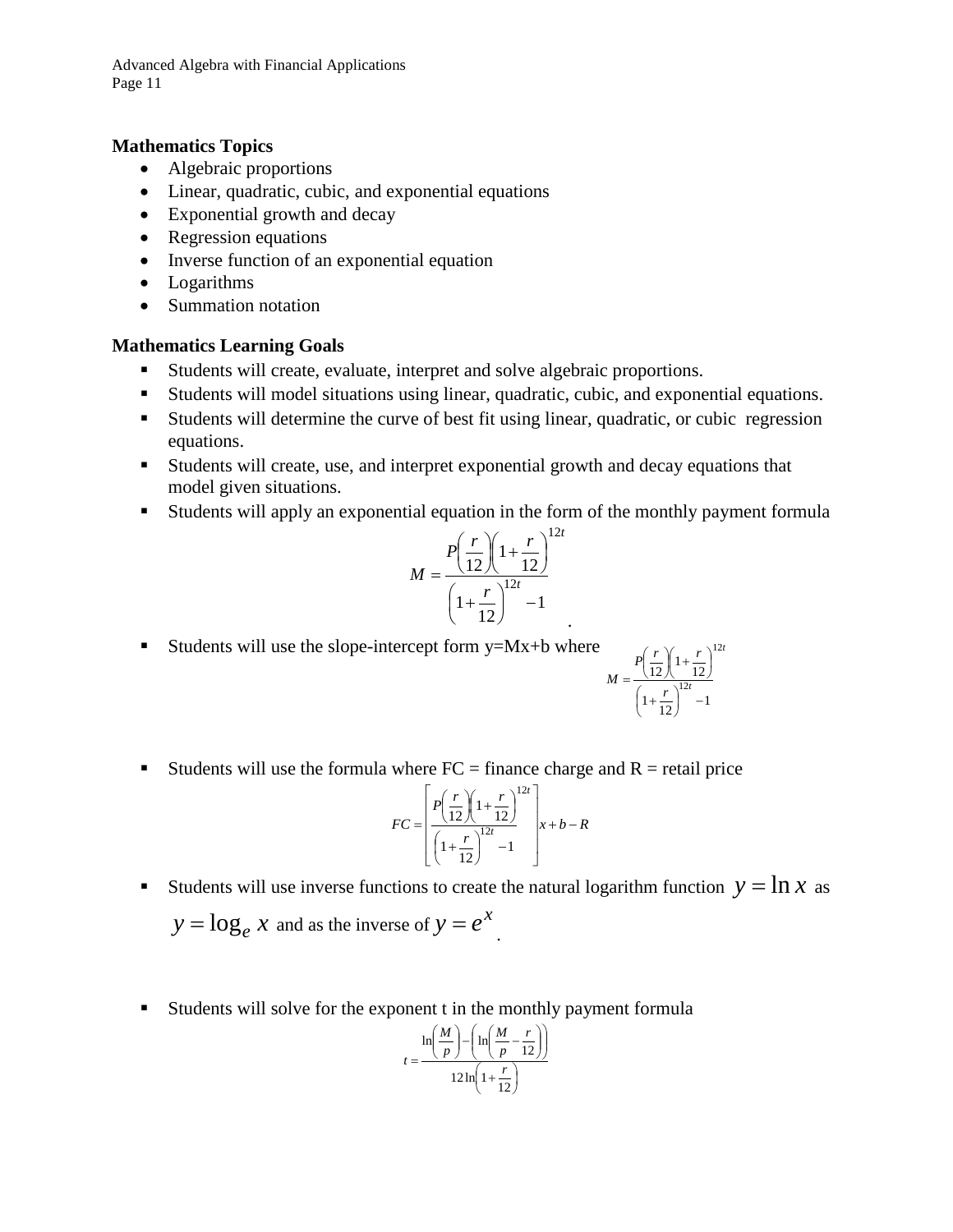Students will interpret and use summation notation to model the average daily balance

$$
\sum_{i=1}^n \frac{d_n}{n}
$$

- Students will calculate the finance charge using the formula  $\frac{1}{1} n$  ) 12 *APR n*  $FC = \left(\sum_{n=1}^{n} \frac{d}{dx}\right)$ *i n* J  $\left(\frac{n}{\sum}d_n\right)$  $\setminus$  $=\left(\begin{array}{c} n \\ \sum \end{array}\right)$ =
- Students will create and use algebraic formulas and apply them for use in spreadsheets.

## **Unit 6: Independent Living**

In this unit, students work their way through the mathematics that models moving, renting, and purchasing a place to live. They also explore the geometric demands of floor plans and design, and discover the relationship between area and probability.

#### **Mathematics Topics**

- The apothem of a regular polygon
- Area of a regular polygon
- Areas of shaded regions
- Rational functions
- The Monte Carlo Method
- Exponential functions
- Dilations and scale

#### **Mathematics Learning Goals**

Students will use rational functions to compute back-end and front-end ratios of the form

$$
b = \frac{m + p/12 + h/3 + c + d}{a/12}
$$
 and  $f = \frac{m + p/12 + h/12}{x/12}$ .

Students will make computations based on the monthly payment formula

$$
M = \frac{\left(P\left(\frac{r}{12}\right)\left(1+\frac{r}{12}\right)^{12t}\right)}{\left(\left(1+\frac{r}{12}\right)^{12t}-1\right)}
$$

Students will compute mortgage interest where  $C$  is original cost and

$$
I = \frac{\left(P\left(\frac{r}{12}\right)\left(1+\frac{r}{12}\right)^{12}\right)}{\left(\left(1+\frac{r}{12}\right)^{12r}-1\right)} - C
$$

Students will use the apothem to derive the formula for the area of a regular polygon

$$
A = \frac{1}{2}ap
$$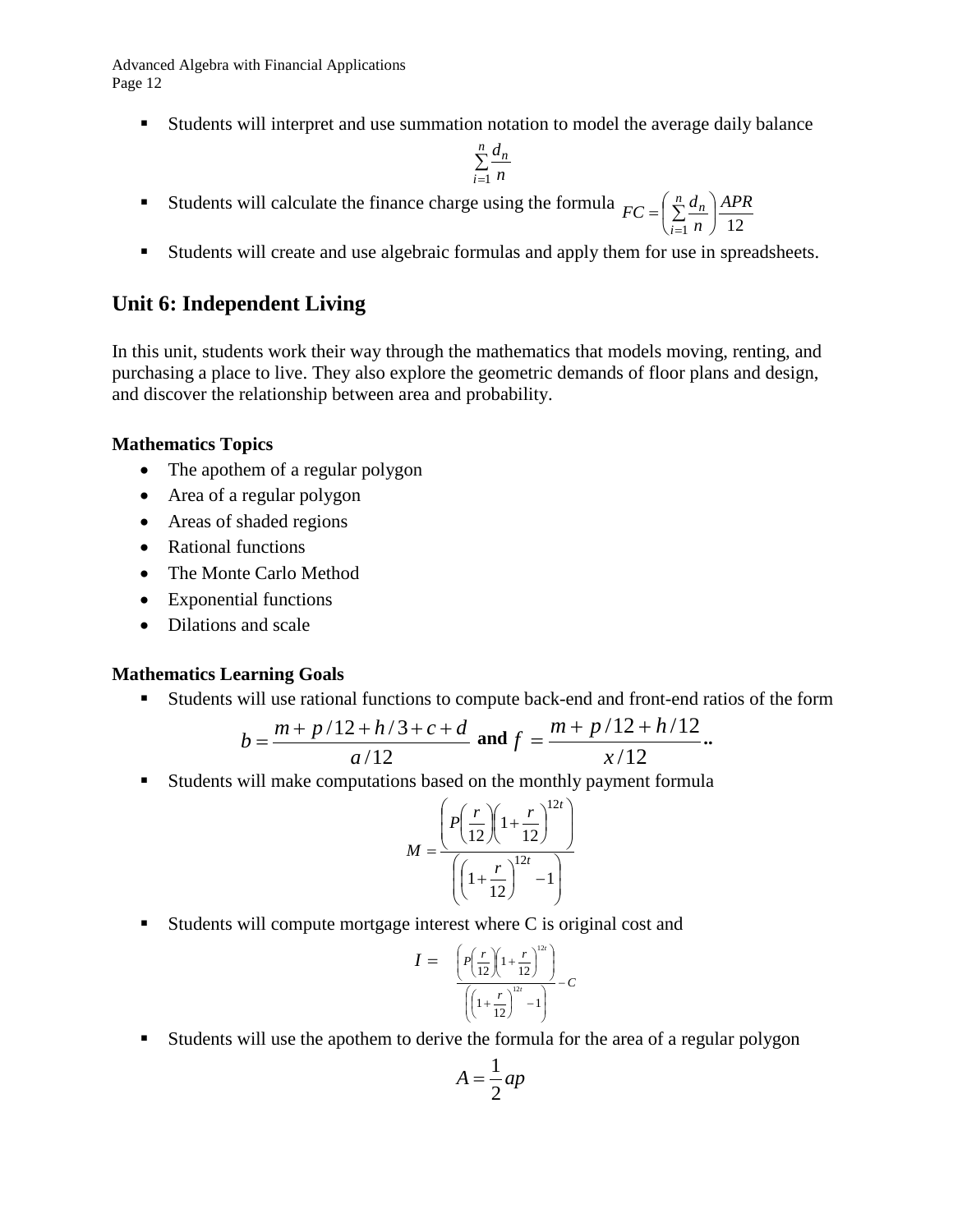Students will use probability to find the area of irregular plane region (The Monte Carlo Method)

number of random points generated area of framing rectangle number of points inside region  $=$   $\frac{\text{area of irregular region}}{\text{area of a triangle}}$ 

- Students will use factors of dilations to draw to scale.
- Students will compute areas of irregular and shaded regions.
- Students will use rational functions to compute BTU's, such as 60 BTU rating  $\approx \frac{while}{60}$ .
- Students will solve scale problems using proportions.
- Students will use literal equations to create multi-variable tax assessment equations.
- Students will us exponential equations to model rent increases such as  $R = \left( \begin{array}{cc} 1 & B \end{array} \right)^{D-1}$ 1 −  $\overline{\phantom{a}}$  $\left(1+\frac{B}{100}\right)$  $R = A \left( 1 + \frac{B}{100} \right)^{D-1}$ .
- Students will model rent increases using exponential regression functions.
- Students will read and interpret data.
- Students will use the future value of a periodic deposit formula

$$
B = \frac{P\left(\left(1 + \frac{r}{n}\right)^{nt} - 1\right)}{\left(\frac{r}{n}\right)}
$$
to make

100

 $\setminus$ 

J

comparisons to mortgage payments and increasing resale value of a home.

- Students will adapt all algebraic formulas for use in spreadsheets.
- Students will translate verbal expressions into literal equations.

## **Unit 7: Retirement Planning and Budgeting**

The focus of this unit is on the mathematics of fiscal plans that workers can make years ahead of their retirement date. This involves a detailed study of retirement savings plans, both personal and federal, employee pension programs, and life insurance. Additionally, students are asked to call upon the knowledge acquired in all of the preceding units in order to create and chart a responsible personal budget plan, to mathematically analyze cash flow, and to determine net worth.

#### **Mathematics Topics**

- Expected value of a probability distribution
- Greatest Integer function
- Sectors and central angles
- Exponential Equations
- Rational expressions as combinations of rational and polynomial expressions
- Piecewise Greatest Integer Function
- Systems of linear and piecewise functions
- Domains, constants, coefficients, dependent and independent variable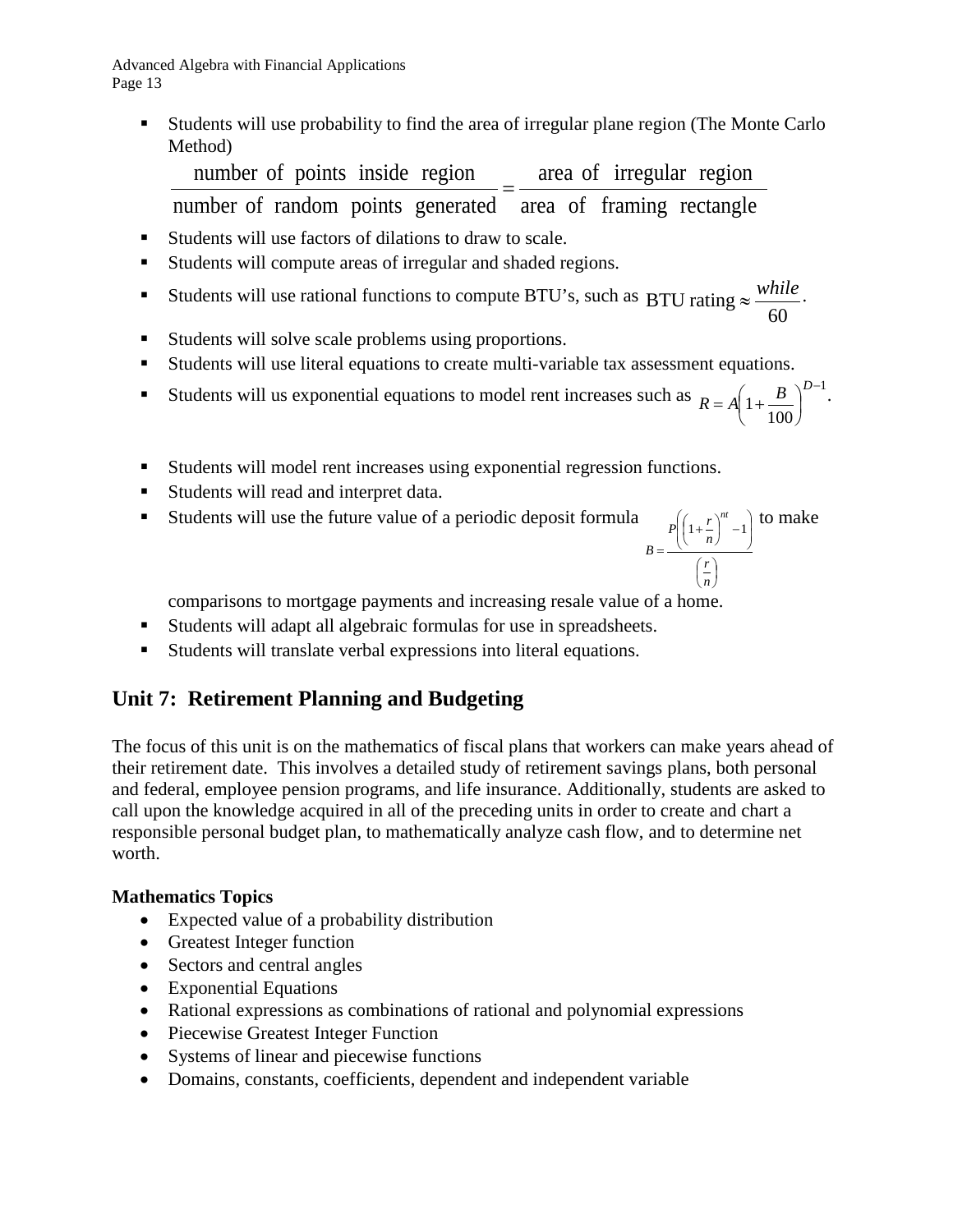#### **Mathematics Learning Goals**

Students will use the future value of a periodic investment formula of the form

$$
B = \frac{P\left(\left(1 + \frac{r}{n}\right)^{nt} - 1\right)}{\frac{r}{n}}
$$

to predict balances after t years when given a periodic deposit amount, an investment return rate, and compounding information.

Students will use the present value of a periodic investment formula of the form

$$
P = \frac{B(\frac{r}{n})}{\left(1 + \frac{r}{n}\right)^{nt} - 1}
$$

to determine the principal when given a future value, a time in years, an investment return rate, and compounding information.

- Students will write rational expressions as a combination of rational and polynomial expressions.
- Students will use inequalities to define domains when creating algebraic expressions.
- Students will analyze the effect that a change in multipliers has to the value of an algebraic expression.
- Students will write rational expressions to represent increase over time.
- Students will use and interpret the greatest integer function of the form  $x$ .
- Students will determine and interpret the expected value of a probability distribution

where the expected value is of the form  $\sum x_i f(x_i)$ 1 *i n*  $\sum_{i=1}$  *x*<sub>*i*</sub>  $f(x_i)$ .

- Students will read and interpret data presented in multiple formats.
- Students will create interpret, and graph greatest integer functions of the form  $y = \lfloor x - a \rfloor$ .
- Students will create, interpret, and graph greatest integer functions of the form  $y = [x - a] + 1$ .
- Students will understand the algebraic and contextual differences between  $y = [x a]$ and  $y = [x - a] + 1$ .
- Students will incorporate the greatest integer function into a piecewise function of the form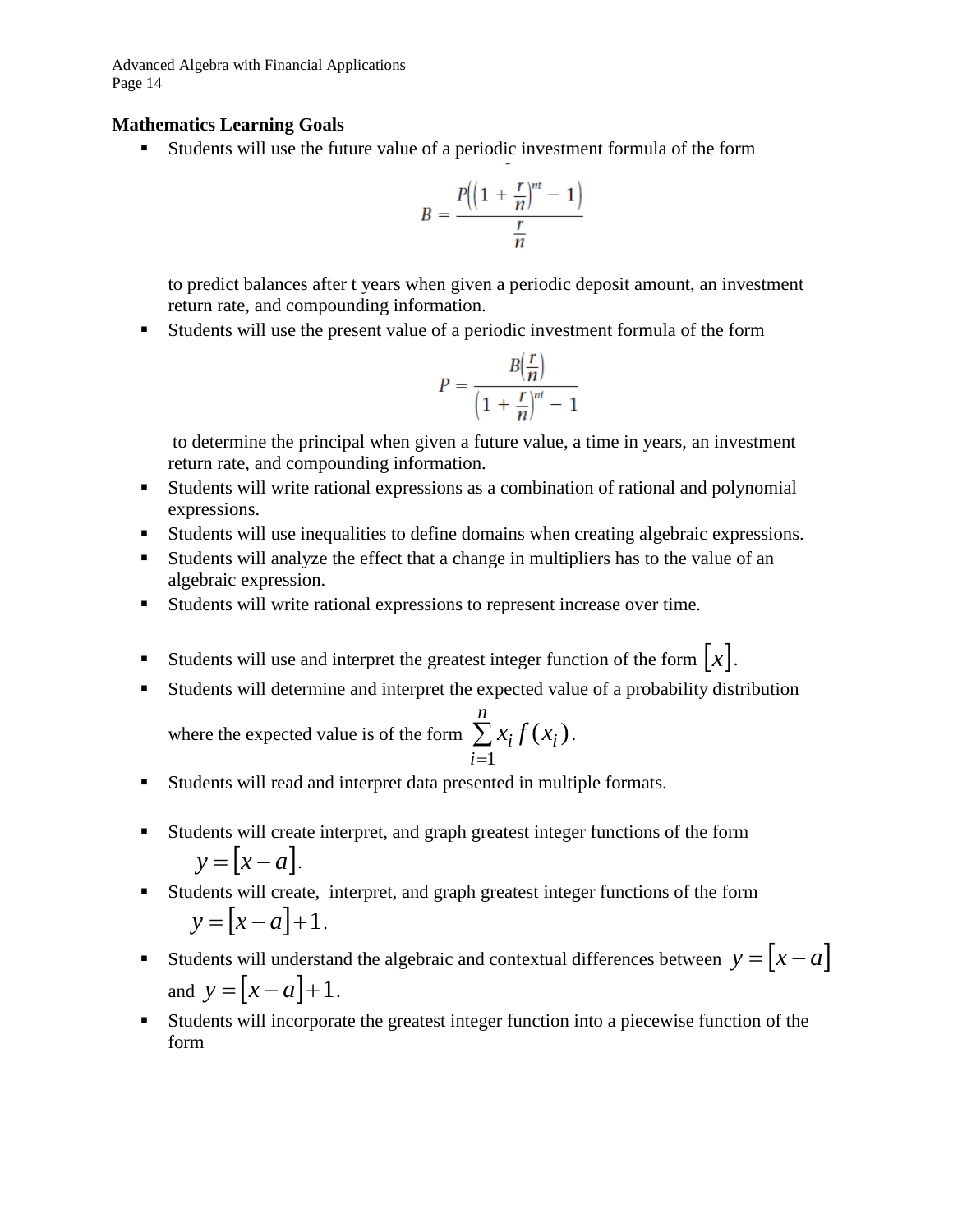> $\overline{\mathcal{L}}$  $\mathbf{I}$ ₹  $\left\lceil \right\rceil$  $+ c([x-d]+1)$  when  $x >$  $+ c(x-d)$  when  $x >$ ≤ =  $([x-d]+1)$  when  $x > b$  and x is not an integer  $(x - d)$  when  $x > b$  and x is an integer when  $\left( x\right)$  $a + c([x - d] + 1)$  when  $x > b$  $a + c(x - d)$  when  $x > b$ *a* when  $x \leq b$ *c x*

- Students will evaluate a piecewise function that includes a greatest integer function for various values on the domain of the piecewise function.
- Students will create, interpret, and graph a system of a linear and a piecewise function and determining the point of intersection as shown in the following graph:



- Students will use sectors and central angles of a circle to depict proportional categories on a pie chart when given categorical information.
- Students will create and interpret budget line equations of the type  $C_x x + C_y y = B$

where  $C_x$  represents the cost of the first of two items and  $C_y$  represents the cost of the second of two items, x and y represent quantities under consideration and B represents an amount budgeted.

 Students will interpret points on a budget line graphs in the context of their relationship to the budget line as shown in the following display:



 Students will compare budget line graphs and interpret them as transformations in the plane as shown here: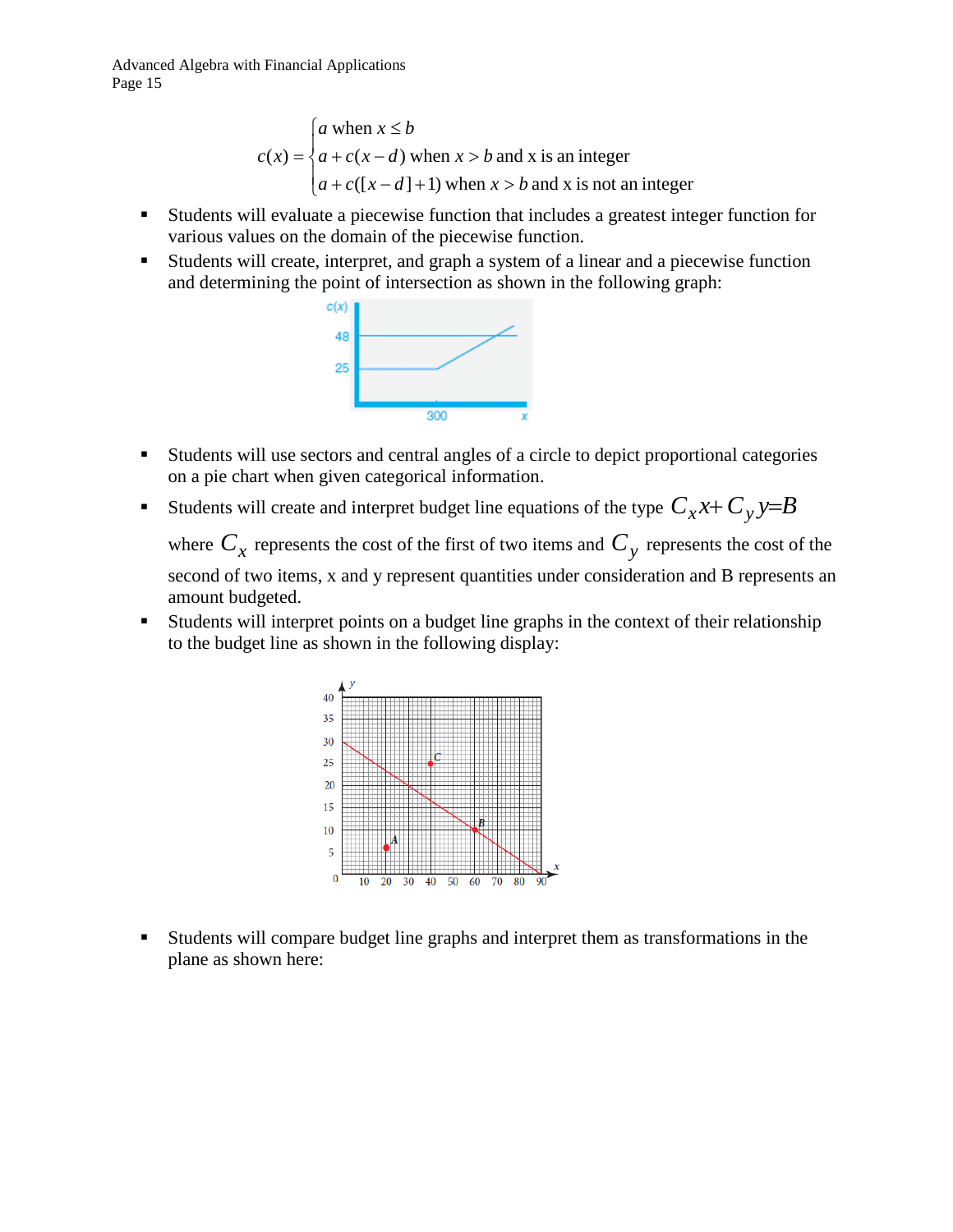

- Students will use inequalities to interpret regions and points in the plane in relation to a budget line graph.
	- 1950 Women Men (in millions)<br>10 12 14  $6\overline{6}$ 8  $\overline{0}$ 8 6  $\overline{A}$ <sup>n</sup> s  $\circ$ o 84797469459549443934294944 45<br>40<br>35<br>30 Population  $\overline{\circ}$   $\overline{\circ}$   $\overline{\circ}$  $10$  $\overline{12}$  $\frac{1}{14}$  $\overline{6}$  $\bf{8}$  $\frac{6}{14}$  $\overline{2}$  $\sqrt{4}$  $\overline{12}$  $10$ 8  $\sqrt{6}$  $\overline{4}$  $\mathbf 2$  $\begin{array}{c} \text{Women} \\ 6 & 8 \end{array}$ 2050 Men  $12 \t14$  $10\,$  $\mathsf{o}$  $12$  $10$  $\,$  6  $\overline{4}$  $\overline{c}$  $\circ$  $\overline{c}$  $\overline{4}$  $14$  $\frac{3}{2}$   $\frac{3}{2}$   $\frac{3}{2}$   $\frac{3}{2}$   $\frac{3}{2}$   $\frac{3}{2}$   $\frac{3}{2}$   $\frac{3}{2}$   $\frac{3}{2}$   $\frac{3}{2}$   $\frac{3}{2}$   $\frac{3}{2}$   $\frac{3}{2}$   $\frac{3}{2}$   $\frac{3}{2}$   $\frac{3}{2}$   $\frac{3}{2}$   $\frac{3}{2}$   $\frac{3}{2}$   $\frac{3}{2}$   $\frac{3}{2}$   $\frac{3}{2}$  Population  $\sqrt{6}$  $^{\rm 8}$  $10<sup>°</sup>$  $12$  $14$  $6\overline{6}$  $^{\circ}$  Age  $^{\circ}$  $\overline{4}$  $\sqrt{4}$  $\overline{2}$  $14$  $12 \t 10$  $^{\rm 8}$  $\overline{\mathbf{c}}$
- Students will use multiple representations to chart data such as

**Bureau of Labor Statistics**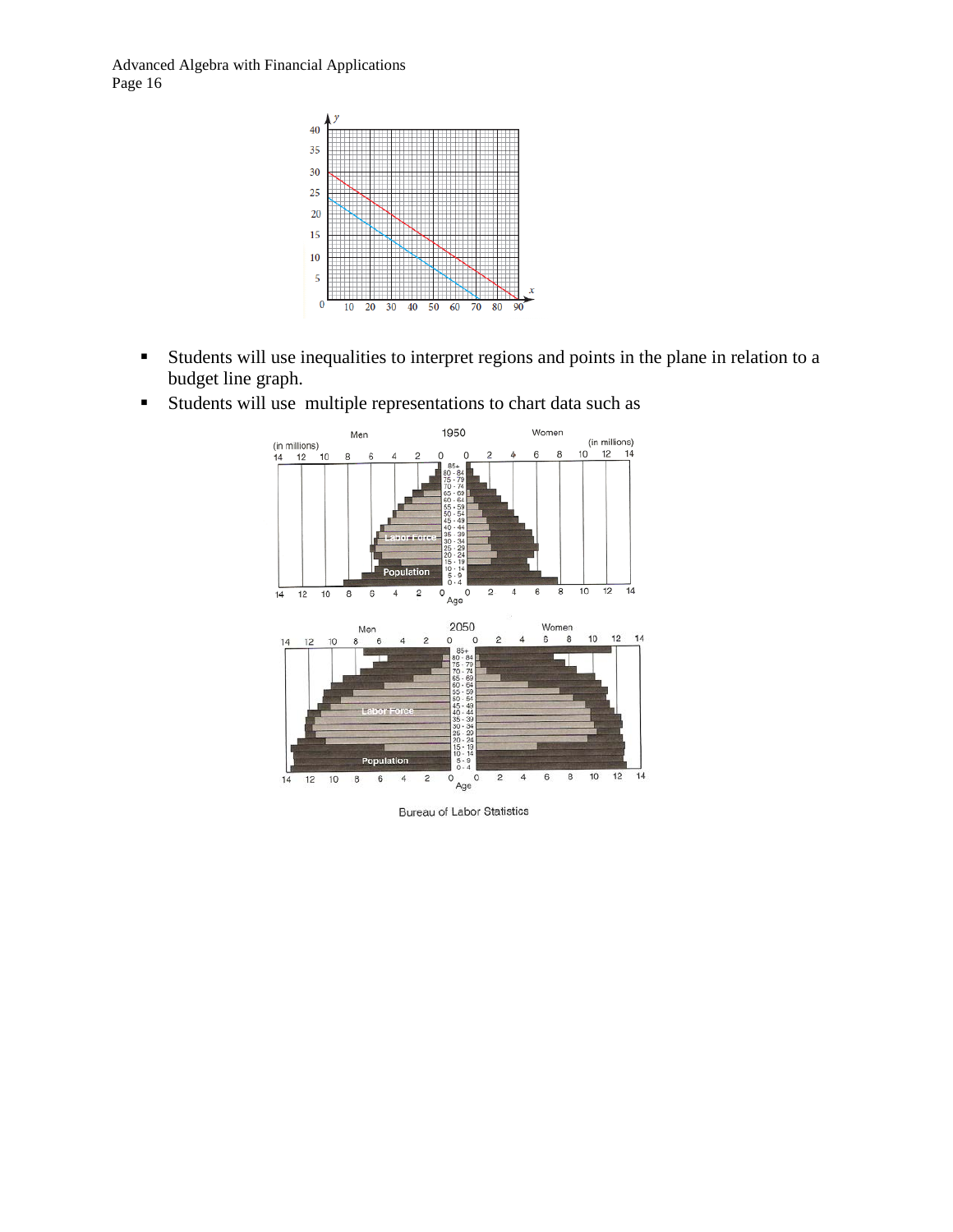## **Advanced Algebra with Financial Applications KEY ASSIGNMENTS**

The Key Assignments presented in this section are well-aligned with the CCSS Standards for Mathematical Practice. The assignments are all verbal problem solving activities that relate to the unit being studied. Students must represent the verbal situation symbolically, manipulate those symbols to arrive at an answer, and then interpret that answer in the context of the problem. This offers students opportunities to make sense of quantities and their relationships within those problem-solving settings through multiple representations. Students can approach, access, and deconstruct the necessary mathematics using handheld graphing utilities, manipulatives, spreadsheets, and/or software. The assignments throughout this course require students to attend to precision in their responses both in the computational and algebraic fluency required to arrive at those answers and in the units used to contextualize the answers.

The prevalence of mathematical modeling assignments allows students to practice seeking out mathematical structure in what may seem to them to be an unstructured situation. Identifying and exploiting the structure leads students to a richer understanding of the themes and regularities that are present in the real world. Students make tables, find patterns, and offer conjectures based on the patterns. This form of inductive reasoning is a cornerstone of mathematical thinking. The assignments and other course-related activities optimize students' exposure to extrapolating what they have learned to routine and non-routine mathematicallydependent situations they encounter in their futures.

Most assignments require the student to prepare a presentation on their finished work. This can be a PowerPoint show, a webinar, a poster presentation, or a presentation using transparencies. The student audience gets to critique the presentation, ask questions, and make comments, in a firmly established, constructive, positive "safe" zone. The presentation is graded, and the quality of student critiques and comments can also be graded.

## **Unit 1: Banking**

#### **Key Assignment 1.1: How Interest Method Affects Monetary Growth**

**Mathematics:** Simple interest, compound interest **Mathematics Learning Goals:** To determine how increased compounding affects growth.

Students are first introduced to the meaning of compounding numerically via mathematical iteration. Before embarking on a rigorous study of limits and compound interest algebraic formulas, students are asked "How much would \$1,000 grow to, in one year, at 100% interest compounded continuously?" The 100% interest and continuous compounding often leads them to guess much higher than the actual amount. Their guesses are recorded, and a statistical analysis of their guesses is made. Outliers are carefully noted. The findings of this activity are scrutinized after students complete Key Assignment 3.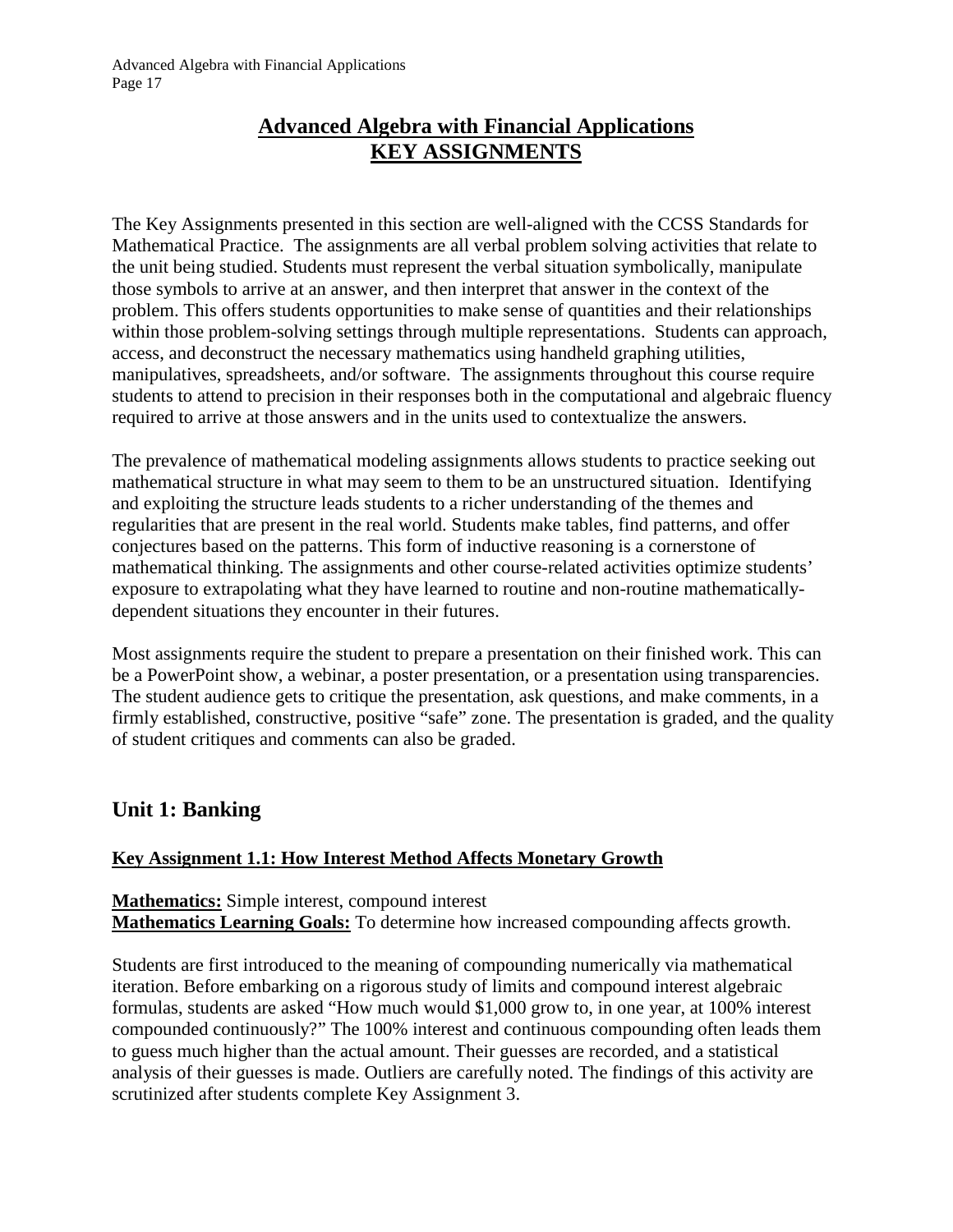### **Key Assignment 1.2: Deriving the Compound Interest Formula**

**Mathematics:** Inductive reasoning, exponential functions, rational functions **Mathematics Learning Goals:** To use patterns and induction to generate for selected forms of compounding and adapt them to monthly, weekly, daily, and hourly compounding.

Students will compute interest for each interest period over a semi-annual and quarterly compounded account for a given balance and interest rate. They will derive the general algebraic formulas for these two types of compounding. They will then look for patterns in the semiannual and quarterly compound interest formulas to inductively conjecture about the general formula for compounding. They will then find formulas for monthly, weekly, daily and hourly compounding, and compute and compare the interest earned over one year for these accounts.

#### **Key Assignment 1.3: Using Limits to Derive the Natural Base e**

**Mathematics:** Rational functions, exponential functions

**Mathematics Learning Goals:** To use substitution and patterns to generate a series that approaches e as x approaches infinity.

Students will be introduced to the notion of limits and limit notation and apply it to the compound interest formulas previously derived. They will increase the number of compoundings by first computing interest when the compounding period is every minute, and then every second, for a given balance and interest rate. They will then let the number of compoundings 'n' approach infinity to see what happens to the annual interest as the number of compoundings approaches infinity. They will analyze the compound interest formula without the balance, and

explain the "battle" between the base and the exponent of the expression *n n*  $\overline{\phantom{a}}$ J  $\left(1+\frac{1}{\cdot}\right)$  $\setminus$  $\left(1+\frac{1}{n}\right)^n$  as  $n \to \infty$ .

### **Key Assignment 1.4: Future Value and College Costs**

#### **Mathematics:** Rational functions, regression

**Mathematics Learning Goals:** To estimate the cost of a college education in 18 years and determine how much needs to be saved each month to have the costs covered by the  $18<sup>th</sup>$  year.

Students pick a college and find out the cost of tuition, room and board (if necessary) and fees over the past ten years. They set up a regression line or curve of best fit. They then predict the cost of a college education in 18 years (as if they just had a child and were trying to save for college). They then use the prevailing interest rate and the future value formula to determine the monthly periodic deposit that would be necessary to have the full college cost saved by the child's 18th birthday. They then do the problem with interest rates slightly higher than the prevailing rate.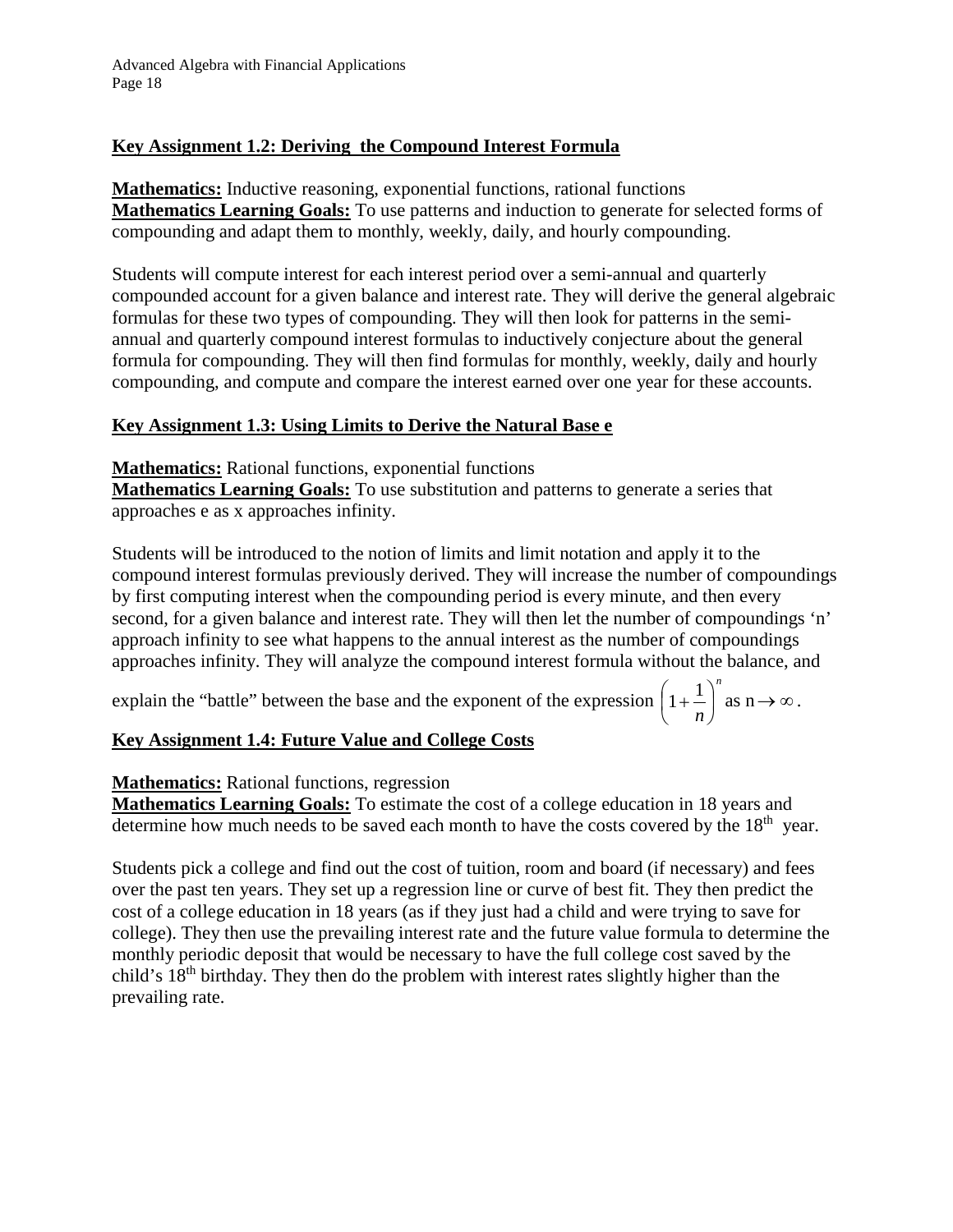## **Unit 2: Investing**

#### **Key Assignment 2.1:Charting a Corporate Stock**

**Mathematics:** Data Analysis, regression, prediction, modeling, graphical interpretation **Mathematics Learning Goals:** The goal of this assignment is to have students use mathematical modeling to chart and interpret stock market trends over a 15-day period. They will make trend predictions based on simple moving average crossover analysis as well as regression models.

Each student selects a corporation traded on the New York Stock Exchange. They produce a background paper, PowerPoint presentation or poster board display on that corporation. Students chart the open, close, high, low and volume data for 15 consecutive trading days. They graph the data using two different formats and then discuss trends that the data shows. They will also calculate three different cluster-lengths of moving averages and, using those clusters, they will create superimposed line graphs. Students discuss trading implications based upon stated domains of graph pairs before and after any intersection points. Finally, they determine the closing price curve of best fit using regression analysis. They must state the regression equation and support why their stated curve best fits the data of closing prices. Students will then use the curve of best fit to predict a closing price on the 16th trading day. They compare that predicted price with the actual closing price on the 16th day and find a percent error.

#### **Key Assignment 2.2: Mathematically Modeling A Business**

**Mathematics:** Linear and quadratic functions, linear/linear Systems, linear/quadratic systems, regression analysis

**Mathematics Learning Goals:** To have students create linear and quadratic models for a startup business. They will graph and interpret systems of these regression and modeling equations in order to explore the relationship between and among expense, demand, price, revenue and profit.

Students are given a market research scenario for a new product, attained from a focus group questionnaire. The research contains a list of ordered pairs in the form  $(p,q)$  where p is a potential price and q is the quantity of the product that the focus group member would purchase if it was set at that price. Using these ordered pairs, students construct a scatterplot, determine the correlation coefficient, and identify a linear regression equation in which q is the independent variable and p is the dependent variable. Then, given information about expenses, they are to set up a linear expense function in terms of the quantity demanded. The quadratic revenue and profit equations are determined and graphed on the same axes with the expense function. Students identify and interpret the breakeven points, the coordinates of the maximum point on the revenue graph, the coordinates of the maximum point on the profit graph, and the price at which the product should be sold in order to maximize profit. Finally, students are told the initial price per share for the company's stock and asked to determine the number of shares that must be sold in order to have enough money to start this business.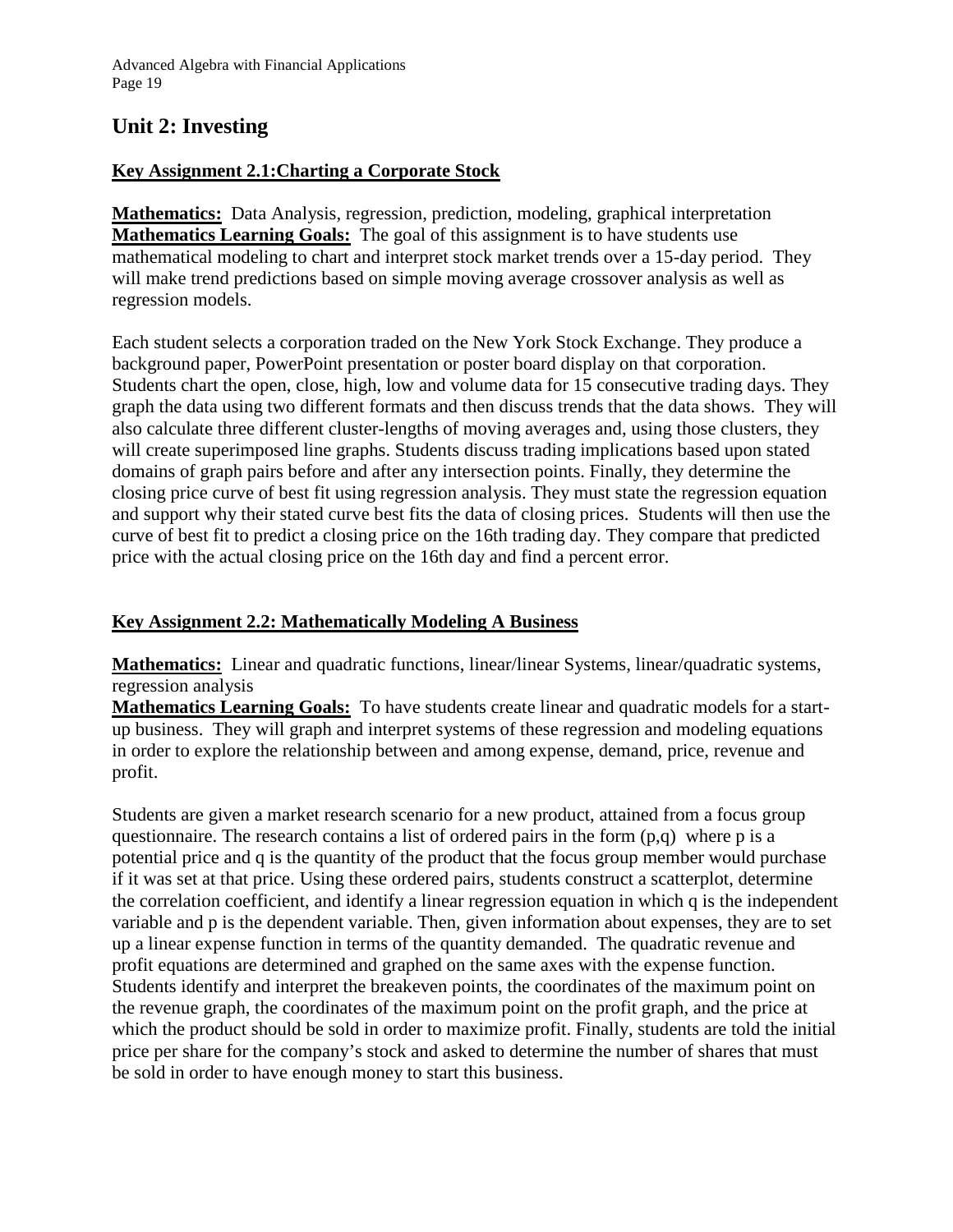## **Unit 3: Employment and Income Taxes**

### **Key Assignment 3.1: Creating the Tax Worksheet**

**Mathematics:** Domains, piecewise functions, linear functions and graphs, point-slope form, slope-intercept form, graphs with cusps.

**Mathematics Learning Goals:** To derive the slope-intercept form used on the IRS tax worksheet by translating tax tables into piecewise functions.

The tax tables give taxpayers a function in which the independent variable is the taxable income and the dependent variable is the tax. It is convoluted and has confused taxpayers for years. Within the last decade, the IRS created a worksheet that uses the slope-intercept form of the equations of a line to simplify calculations for the taxpayer. In this Key Assignment, students interpret the IRS Schedule, express the domains using compound inequality notation, and create the piecewise function that models the IRS intentions. They then covert this function, which is a translated version of point-slope form, into the slope-intercept form to create the tax worksheet.

### **Key Assignment 3.2: Graphing the FICA Tax Function**

**Mathematics:** Piecewise functions, slope, cusps, linear equations **Mathematics Learning Goals:** To use graphs to compare the FICA tax longitudinally over a prescribed number of years.

Students look up the FICA tax percents, and maximum taxable incomes to create piecewise functions for each of the last six years. They compute the maximum FICA tax, and graph all six years on the same axes, and use the graph to write a paragraph on what has happened to FICA taxes over those years. They discuss the significance of the coordinates of the cusp. They do the same for the tax years 1981-86, and compare the last six years to the years 1981-1986. The assignment is replicated using the Medicare tax percent.

## **Unit 4: Automobile Ownership**

#### **Key Assignment 4.1: Using Statistics to Negotiate Auto Transactions**

**Mathematics:** Bivariate data, **c**orrelation, regression, mean, median, mode, quartiles, interquartile range, outliers, modified box-and-whisker plots, stem-and-leaf plots, frequency distributions, scatterplots.

**Mathematics Learning Goals:** To use measures of central tendency and measures of dispersion to mathematically negotiate the buying and/or selling of an automobile.

Students choose a make, model and year for an automobile. They use the Internet and newspaper classified ads to find 10-20 of those cars for sale. They get the price of the car and the mileage it has. They construct modified box-and-whisker plots and describe the frequency distribution. They pair each car's price with its mileage to create a scatterplot. They classify the association as positive or negative. They find the regression line and correlation coefficient and interpret the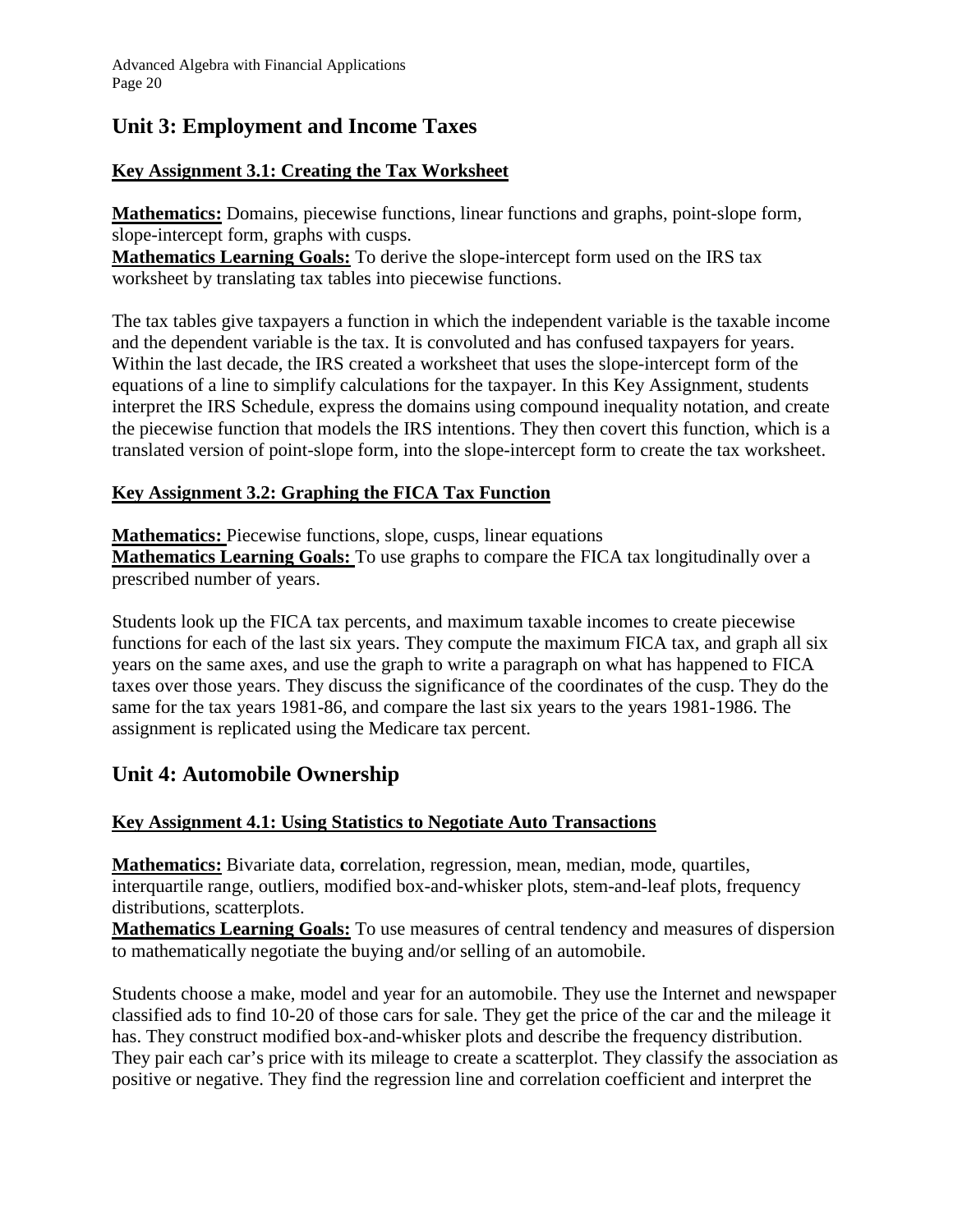relationship as strong, moderate or weak, and discuss its linearity. Their results are presented to the class via PowerPoint presentation or poster presentation.

#### **Key Assignment 4.2: Automobile Cost and Depreciation**

**Mathematics:** Exponential regression, **g**raphing linear and exponential functions, rational functions, linear/exponential systems, systems of linear equations, slope-intercept form. **Mathematics Learning Goals:** To use graphing techniques to compare the value of a car to the expense of purchasing it throughout its lifetime.

Using the monthly payment rational function, students graph the cost C of purchasing a new car, using the down payment as the y-intercept, and the monthly payment as the slope. They then investigate three types of depreciation: straight-line, exponential, and historical bath tub graphs. They graph the cost and depreciation functions on the same set of axes to find the month at which the total cost C of owning the car surpasses its value V as it depreciates. They identify and interpret the domains on which  $C > V$  and  $C < V$ .

#### **Key Assignment 4.3: The Physics of Driving**

**Mathematics:** Quadratic equations, radical functions, arc length, geometry of the circle. **Mathematics Learning Goals:** To use the mathematics listed to determine braking distances and to gather data from accidents scenes.

Students use formulas to determine reaction distance, braking distance, and figure out the speed a car was going based on its skid marks. The braking-distance formula is a quadratic function, with speed as the independent variable. The skid speed formula is an irrational function that has three independent variables. Students also use the geometry of the circle to compute the radius of a given yaw mark, which is a curved skid mark, and use the radius and friction factor to find the speed the car was going when it began to skid. The students then prepare a PowerPoint or poster presentation for the driver's education class in their school.

### **Unit 5: Consumer Credit**

#### **Key Assignment 5.1: Can I Afford This Loan?**

**Mathematics:** Exponential functions, logarithmic functions, system of exponential and linear functions, modeling, graphical interpretation

**Mathematics Learning Goals:** To use three modalities to determine the affordability of a loan: exponential formula evaluation, logarithmic formula evaluation, and interpreting an exponential/linear system. To use technology (graphing utility and/or spreadsheet) to make the determinations required and justify their responses.

Students are given a scenario in which a family must make a decision about the affordability of a loan based on the principal, the loan-length, the APR and the maximum affordable monthly payment the family is able to make towards loan debt reduction. Students determine the affordability of the loan in three different ways: using the monthly payment function, interpreting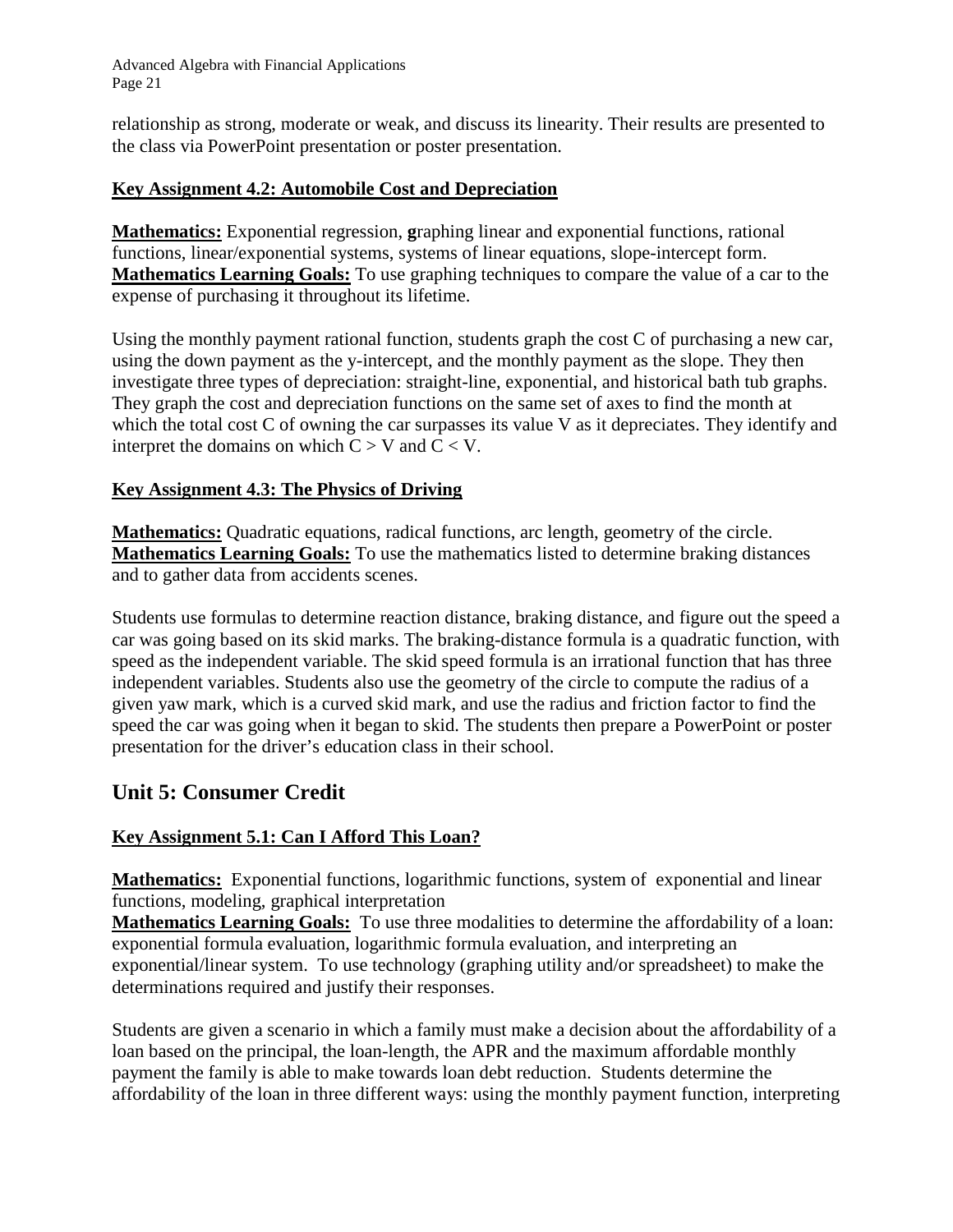the graphs of the system of equations defined by the exponential monthly payment function and the linear maximum affordable monthly payment, and using the logarithmic loan length function. They are then asked to construct two spreadsheets: a monthly payment spreadsheet that charts the monthly payment as loan length time varies from 1 to 20 years, and a loan length spreadsheet that charts time as monthly payments vary from \$100 to \$1000. Finally, students must write up a summary analysis for this situation explaining how the algebraic modeling by the spreadsheet formulas supports their prior work.

### **Key Assignment 5.2: Mathematically Modeling a Credit Card Statement**

**Mathematics:** Algebraic modeling and spreadsheet formula creation **Mathematics Learning Goals:** To algebraically model a month of activity on a person's credit card.

Students create a 21-day credit calendar that depicts algebraic representations of daily balances based upon an opening balance of Y dollars, an X-dollar purchased on the  $8<sup>th</sup>$  day, a Z dollar payment on the  $13<sup>th</sup>$  day, and a W-dollar purchased on the  $20<sup>th</sup>$  day. Using these representations from the calendar, they write algebraic expressions for the sum of the daily balances, the average daily balance, and the finance charge for this 21-day period given that the APR on this credit card is P%. Students then create a spreadsheet that models the situation described above and test their spreadsheet for a given data set.

## **Unit 6: Independent Living**

### **Key Assignment 6.1: Areas of Irregular Plane Figures**

**Mathematics:** Probability, ratios, random integers, graphing, random number table **Mathematics Learning Goals:** To use the Monte Carlo method to find the area of any regular or irregular plane figure.

Students superimpose a grid on an irregular plane figure that is part of a landscape design. They outline the irregular figure with a rectangle and use a random number generator from a calculator, or a random number table, to generate 500 points, which they plot on their rectangular grid. As they plot each point, they note if it is inside or outside of the irregular region. They find the percent of random points that landed in the irregular region and take that percent of the area of the enclosing rectangle to approximate the area of the irregular region.

#### **Key Assignment 6.2: Areas of Shaded Regions**

#### **Mathematics:** Area formulas

**Mathematics Learning Goals:** To determine areas of plane figures that have sections removed from them.

As part of a unit on floor plans and interior design, students compute areas of floors to find the cost of new flooring. They also compute the cost of paint by taking the areas of the walls and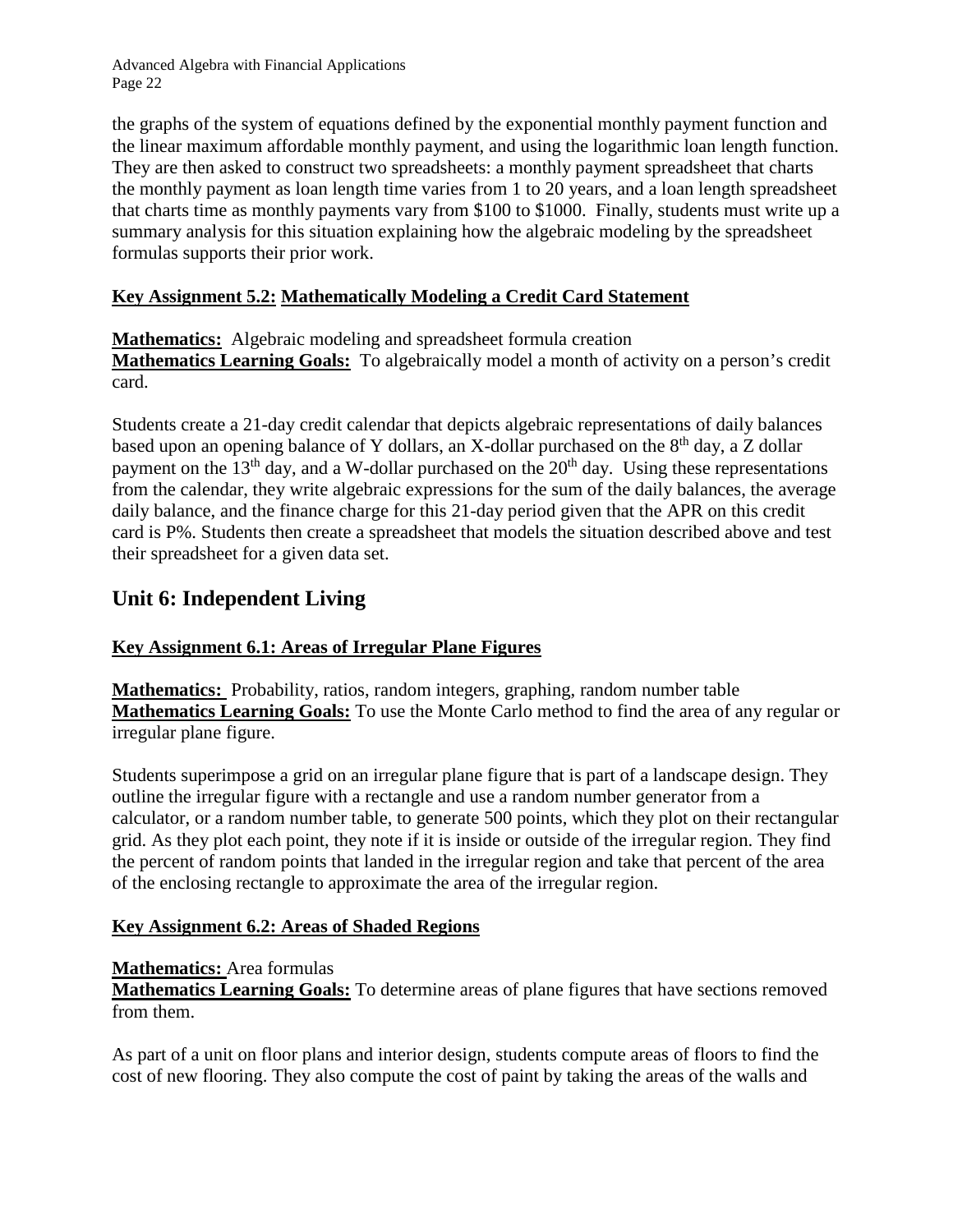subtracting window and door areas. They employ the area of a circle, square, triangle, rectangle, trapezoid, and parallelogram, and create a poster display on what a specific room cost to redo.

#### **Key Assignment 6.3: The Apothem and the Area of a Regular Polygon**

**Mathematics:** Inscribed circles, area of a triangle, perimeter, congruence. **Mathematics Learning Goals:** To derive a formula for the area of any regular polygon.

Students use the area of a triangle to find the area of a regular polygon. They divide a regular polygon into triangles, by connecting the center to each vertex. They draw in the altitude, which is renamed the apothem, and find the area of the triangle. They discuss the congruence of the n triangles formed in the regular n-gon, and multiply to find the area of the polygon. They then model this algebraically, and use the commutative property of multiplication to derive the formula that the area is half the product of the apothem and the perimeter of the regular polygon.

#### **Key Assignment 6.4: How Increased Payments Affect Mortgages**

#### **Mathematics:** Rational functions

**Mathematics Learning Goals:** To determine the reduction in interest that extra mortgage payments result in.

Students use the monthly payment formula to compute the monthly payment for a hypothetical mortgage amount over 15 and 30 years. They compute the total payments, based on 12 monthly payments each year, and the total interest for the entire loan. They then use a mortgage calculator to assume an extra, 13th payment is made each year, so payments are made once every 4 weeks instead of once each month. They compute the interest and new total repayment period and compare the total interest to the original conventional mortgage to see the savings in total years and interest.

## **Unit 7: Retirement and Budgeting**

#### **Key Assignment 7.1: How Do Life Insurance Companies Earn a Profit?**

**Mathematics:** Expected value, random variables, probability distributions **Mathematics Learning Goals:** To use probability distributions and mortality tables to compute the profit earned on a five-year term life insurance policy.

Students use the probability inherent in mortality tables and life insurance annual premiums to compute the expected profit for a life insurance company's term policy. They create probability distributions for the random variable profit and compute expected profit by summing the products of the individual profits and probabilities for each year of the policy. They compute the minimum annual premium the company must charge to earn a profit.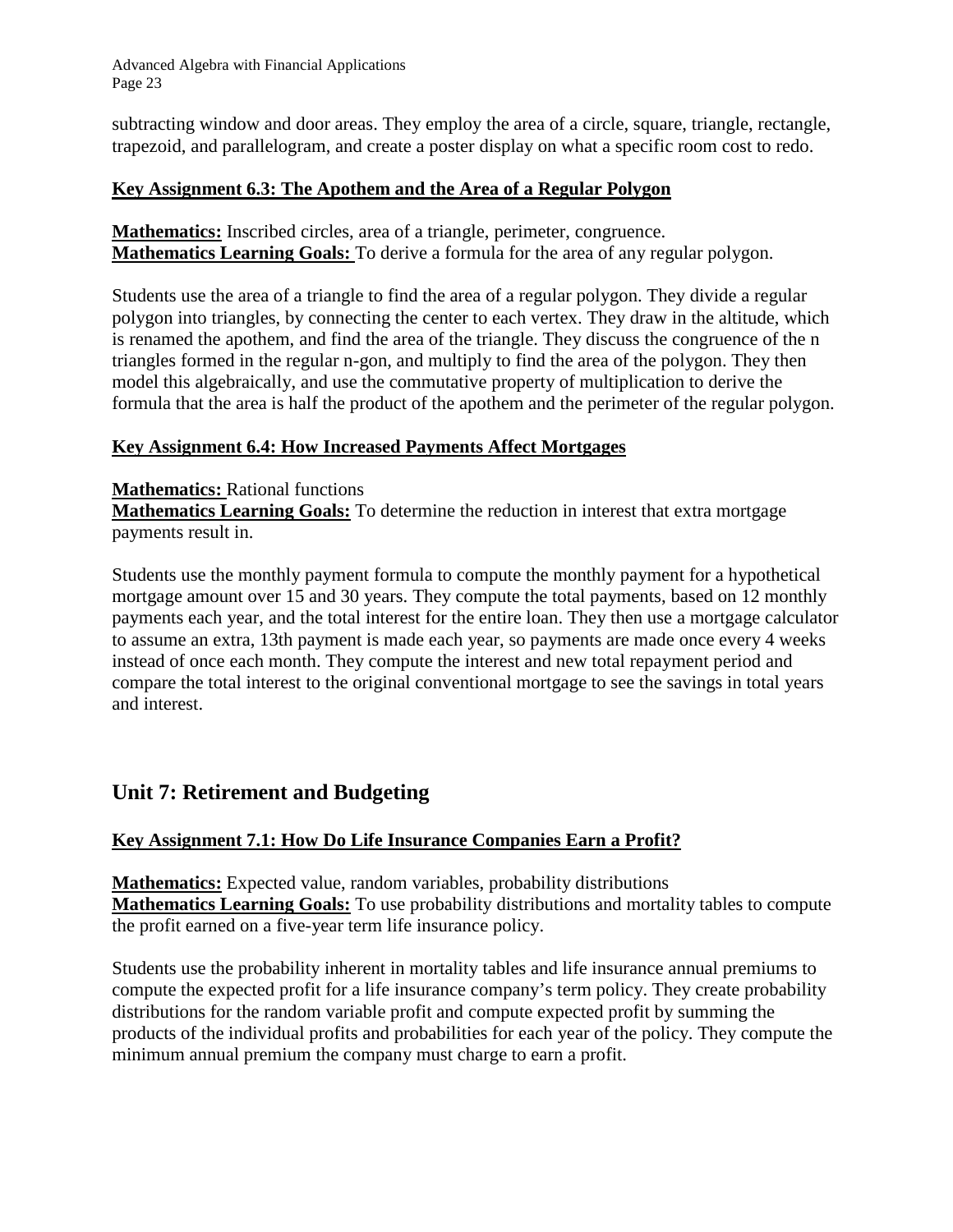#### **Key Assignment 7.2: Planning For Retirement**

**Mathematics:** Exponential equations, expected value, data analysis, modeling and predicting **Mathematics Learning Goals:** To apply prior knowledge from the banking unit to make decisions about the feasibility of a retirement plan.

Students are given financial information about a prospective retiree and asked to act as a financial retirement planner. The prospective retiree has also supplied the planner with desired monetary goals in retirement. Based upon information about savings plans, social security benefits, pensions, and life insurance policies, and using formulas learned in this unit, the planner is to write up a financial plan for the prospective retiree that includes at least two ways of meeting the goals and has mathematical justification for the recommendations made.

#### **Key Assignment 7.3: Cash Flow, Net Worth and Debt Reduction**

**Mathematics:** Algebraic ratios, modeling, linear equations

**Matheamtics Learning Goals:** To create a spreadsheet that calculates cash flow, net worth, and debt to income ratio.

Students are given a budget spreadsheet that contains the headings of income, fixed expenses, variable expenses, and non-monthly expenses. There are sub-headings under each of these listing specific categories relating to the heading. Students are given a full accounting of a person's financial status and asked to build a spreadsheet that calculates that person's cash flow. In addition, the students are given information about the person's assets and liabilities and are asked to add it to the spreadsheet and determine the net worth. Finally, based upon the calculation of the debt-to-income ratio, students are asked to develop a debt reduction plan for the individual if necessary.

#### **Key Assignment 7.4 Budget Line Equations**

**Mathematics:** Linear equations, domain, range, constraints, modeling, **Mathematics Learning Goals:** To construct and interpret a graphical representation of a particular aspect of a budget.

A budget line graph allows the user to interpret many combinations of product usage based upon given constraints. The interpretation of the combinations allows the user to make decisions about affordability. Students are given information about a particular aspect of a personal budget. This data contains prices and budgeting constraints. Students are asked to construct a budget line equation of the form where and are costs related to two budgeted items, x and y, and B is the budgeted amount. They then examine the regions above, on, and below the budget line to identify points representing affordability data. Students make recommendations for this budget item based upon the interpretation of the budget line graph.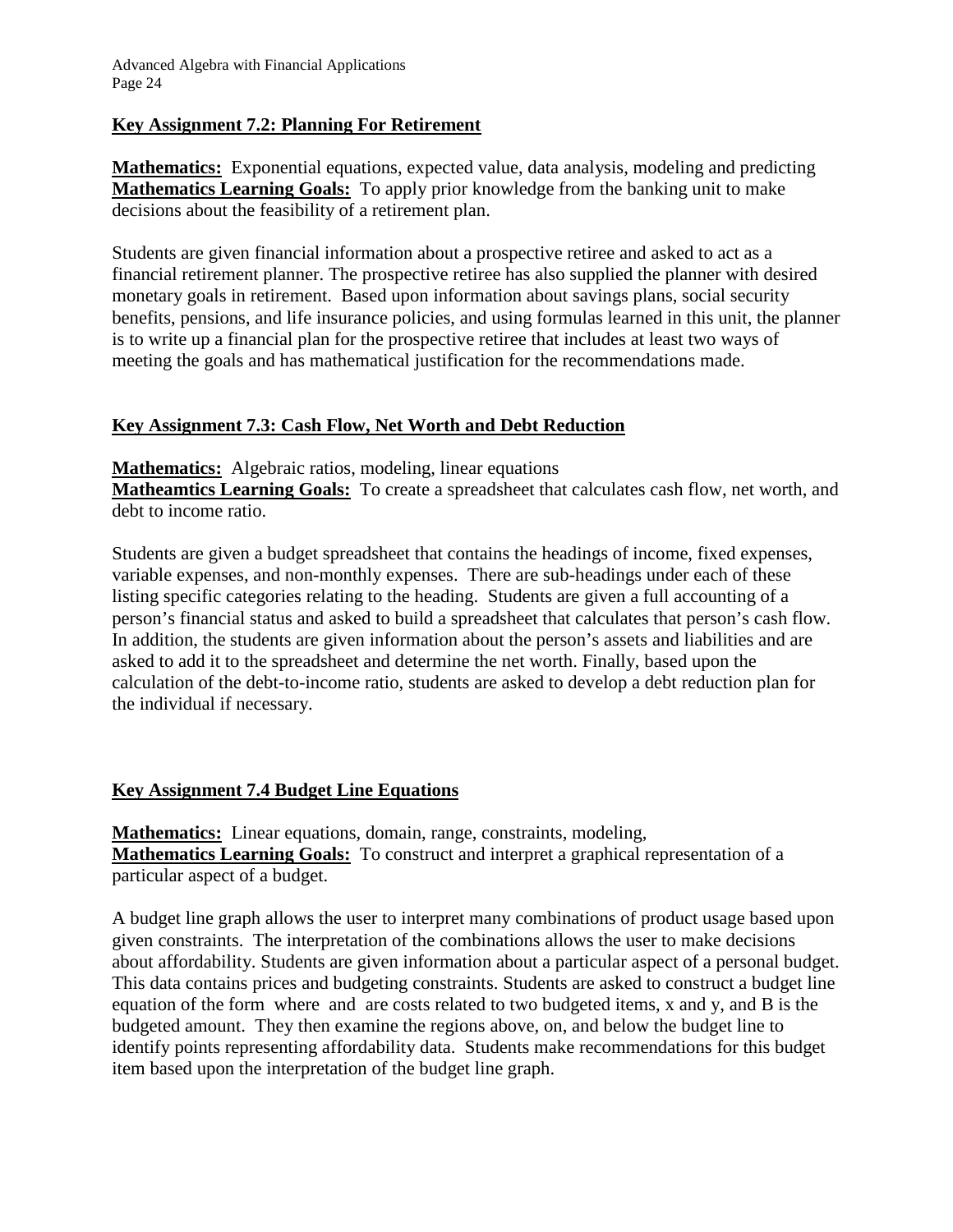## **Advanced Algebra with Financial Applications INSTRUCTIONAL METHODS AND STRATEGIES**

The instructional strategies used throughout this course are varied, targeted, and rooted in the CCSS Standards for Mathematical Practice. Just as the Standards are interrelated, the methods used in this course are. Together, the practices referenced in this section serve to build mathematical confidence, interest and strength.

The Advanced Algebra with Financial Applications program's instructional strategies cover these basic umbrellas:

- Motivational Unit Openers
- Essential Questions
- Reading
- Discussion/interaction
- Presentation of model problems
- Extensions and problem solving
- Differentiation of instruction
- Experiential learning
- Use of technology

The **motivational unit openers** are real-life problems that need to be solved mathematically. Students realize that they "need to know" this material, as they will be encountering financial matters every days of their adult lives. Financial situations are inherently natural motivators. Since all of the problems in the course are real-world applications, lessons must integrate **reading and discussion** on a daily basis. An **essential question**, written on the board each day, serves as a focal point as algebraic symbols are used to represent the situation. These applications are all embedded in prose, so every new topic begins with a reading passage that acts as a springboard to a full-class discussion. This lively interactive feature of every lesson sets a constructive, motivating stage for the mathematics that follows.

The direct instruction/lecture component is highlighted by the investigation of **model problems** on each skill covered. After each model problem, students look for structure and regularity and try to apply it in a situation rooted in the model problem just completed. This gives the students a chance to see if they understood the new concept before moving on to a deeper problem for which the previous problem was an entry condition. Students are then asked to extend their understanding by looking for patterns and **extending** previously-used strategies. The applications at the end of each section give students a chance to practice as part of their classwork and homework. The program spirals previously-learned material on a daily basis. The sequential nature of the introduction of each new skill, followed by immediate practice, allows students to monitor their progress often. Class notes include vocabulary and financial explanatory material as well as mathematical procedures.

The model problems and applications generally graduate in difficulty level, allowing the teacher to **differentiate instruction**. Since abstract reasoning can be difficult for many students, the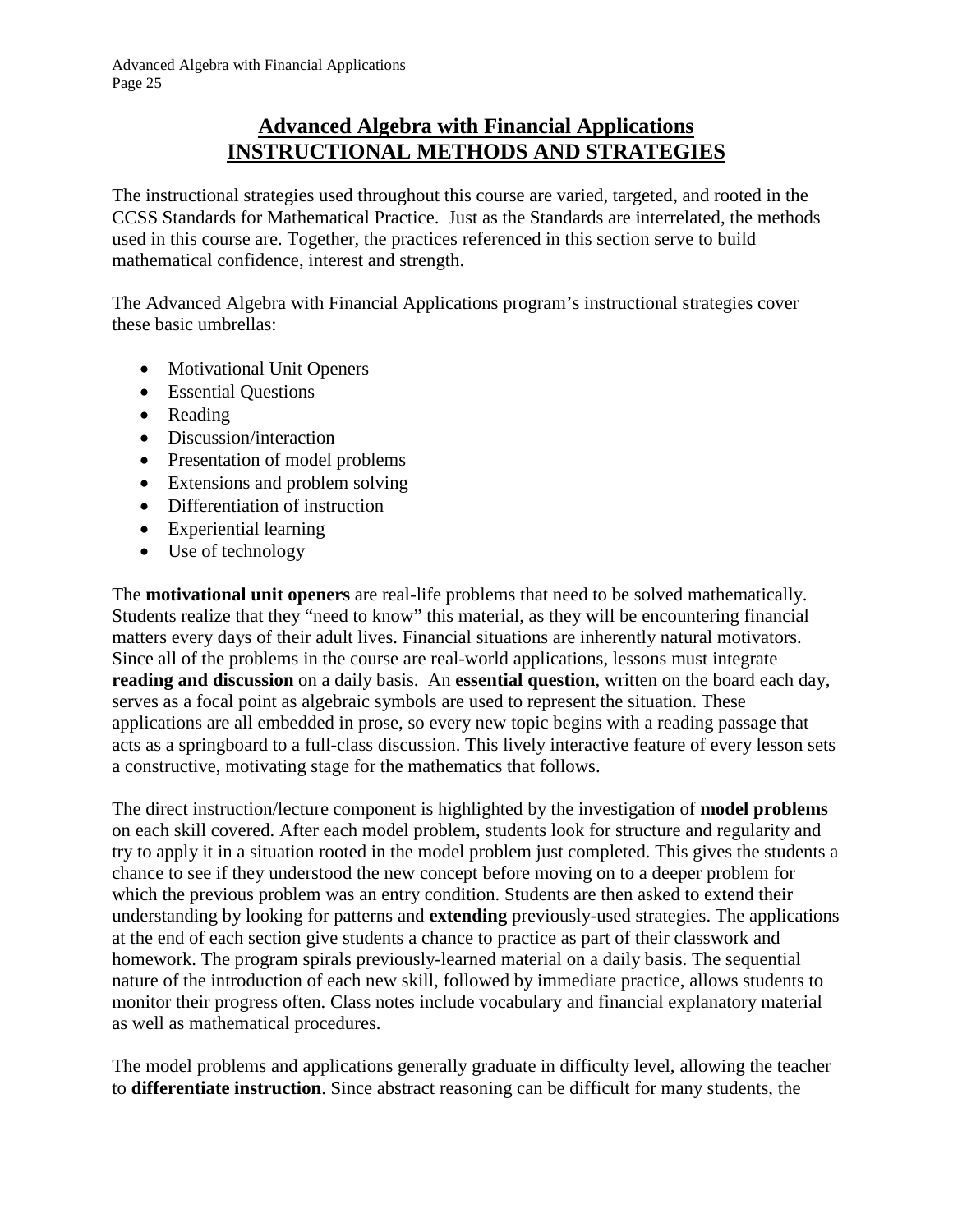instructions are graduated so students can grasp the higher level skills by meeting them step-bystep. This strategy allows student and teacher to identify the exact juncture at which the student is having difficulty. This makes diagnostics and intervention more pointed.

There is much opportunity for **experiential learning**. Projects require the students to get out in the field and meet with brokers, bankers, local businesses, etc. Guest speakers at several junctures bring the outside world right into the classroom. Students act as moderators and compile questions for the guest speaker. For some projects, data is gathered and statistically analyzed. Students present their work to the class, and they field questions and comments from their classmates.

**Technology** plays a key role in the development of Advanced Algebra with Financial Applications topics. The graphing calculator is a daily tool, and its algebraic and graphing features are extensively used. Spreadsheets appear in every unit so students can model situations using algebra and technology.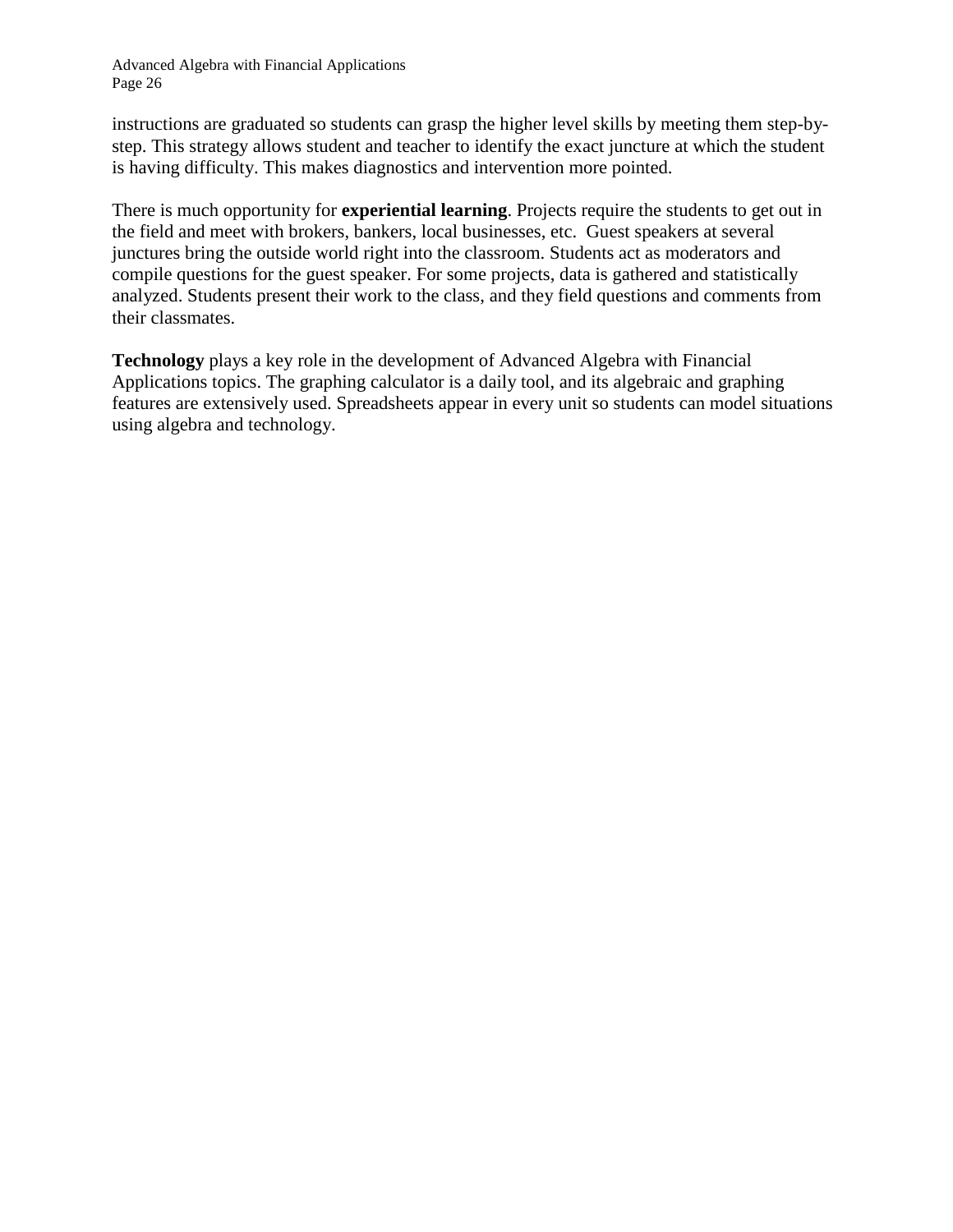# **Advanced Algebra with Financial Applications ASSESSMENT METHODS**

A variety of formative and summative assessment methods are used throughout Advanced Algebra with Financial Applications in order to assess student learning. The assessments are aligned with the course purpose and the instructional strategies used, and with the Common Core Standards for the development of mathematically proficient students. In the activities listed below, students are offered assessment opportunities to address mathematics as a sense-making tool, problem solve, reason, construct arguments, offer mathematics-justified critiques of arguments, , model, use appropriate tools, attend to precision, look for and make use of structure, and look for and express regularity in repeated reasoning. The assessment grading percentages contributing to the student's quarter course grade are offered in parentheses next to the assessment name.

### **FORMATIVE ASSESSMENTS (30%)**

### **CLASS PARTICIPATION (15%)**

- **Do Now Activities** are assessments that can be used as a vehicle for the teacher to determine whether students have acquired skills, strategies, and content necessary for subsequent work in a topic. This diagnostic feature allows the teacher to adjust the lesson accordingly, if entry conditions are not fully met.
- **Check Your Understanding** problems are offered to students immediately after the teacher has introduced a new concept or procedure. These problems offer students and teacher alike an immediate assessment opportunity that is confined to the single new skill just addressed. The teacher can adjust the lesson to follow based upon review of these problems.
- **Extend Your Understanding** problems are more advanced problems that use the concepts and procedures just learned and take them to another level. These can be offered to all students or differentiated for selected students depending on the nature of the problems.
- **Ticket to Leave Activities** are ungraded activities that offer the teacher an opportunity to determine the level of understanding students acquired on the skills, strategies, and content of the day's lesson. These activities can be used by the teacher to adjust the following day's lesson.
- **Direct and Indirect Teacher Questions** are immediate formative methods of assessing students' understanding. In-class discussion is a critical part of Advanced Algebra with Financial Applications. The teacher should initiate discussion through focused questioning.